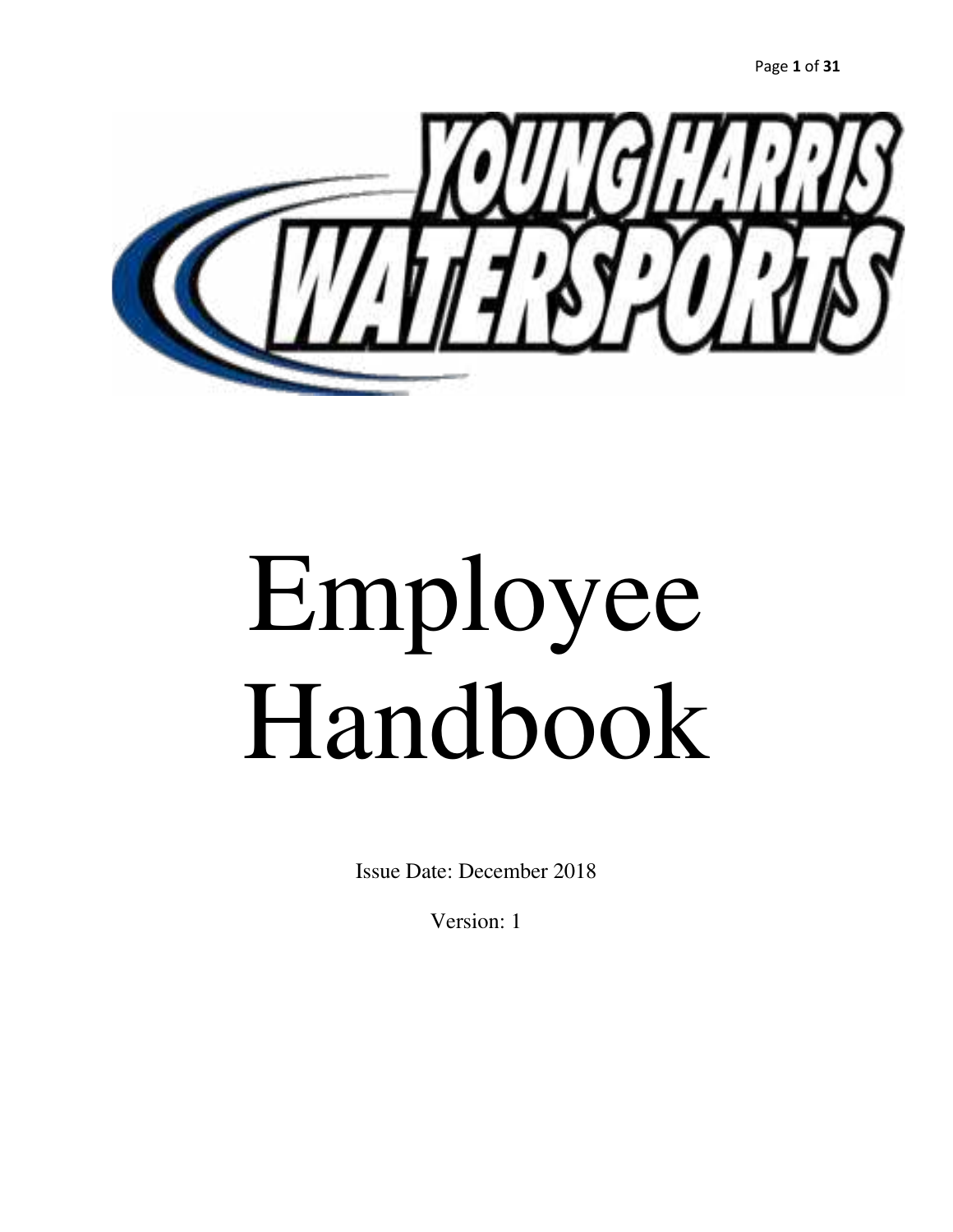# **TABLE OF CONTENTS**

| <b>Section</b>             | <b>Topic</b>                            | Page           |
|----------------------------|-----------------------------------------|----------------|
|                            |                                         |                |
| Welcome                    |                                         |                |
|                            | Introduction                            | 4              |
|                            | Concerns/Comments                       | $\overline{4}$ |
| <b>Compensation</b>        |                                         |                |
|                            | <b>Employee Classifications</b>         | 5              |
|                            | <b>Breaks/Meal Periods</b>              | 6              |
|                            | <b>Business Travel/Expenses</b>         | 6              |
|                            | <b>Company Vehicles</b>                 | 7              |
|                            | <b>Overtime Pay</b>                     | 7              |
|                            | <b>Payroll Process</b>                  | $\overline{7}$ |
|                            | <b>Status Classifications</b>           | 8              |
|                            | Time Keeping                            | 9              |
|                            | <b>Wage Increases</b>                   | 9              |
|                            | Vacation, Sick Pay, and Unpaid Time Off | 10             |
|                            | <b>Work Schedules</b>                   | 11             |
|                            | Worker's Compensation                   | 11             |
|                            | Jury and Witness Duty                   | 12             |
| <b>Leave of Absence</b>    |                                         |                |
|                            | General Information                     | 12             |
|                            | <b>Military Leave</b>                   | 13             |
|                            | <b>Personal Leave</b>                   | 13             |
| <b>Workplace Standards</b> |                                         |                |
|                            | <b>General Information</b>              | 13             |
|                            | <b>ADA</b> Information                  | 14             |
|                            | <b>Employee Personnel Files</b>         | 15             |
|                            | <b>Employee Relations</b>               | 15             |
|                            | Attendance                              | 15             |
|                            | Cell Phone Use/Personal                 | 16             |
|                            | Coaching/Correction                     | 16             |
|                            | Communication                           | 18             |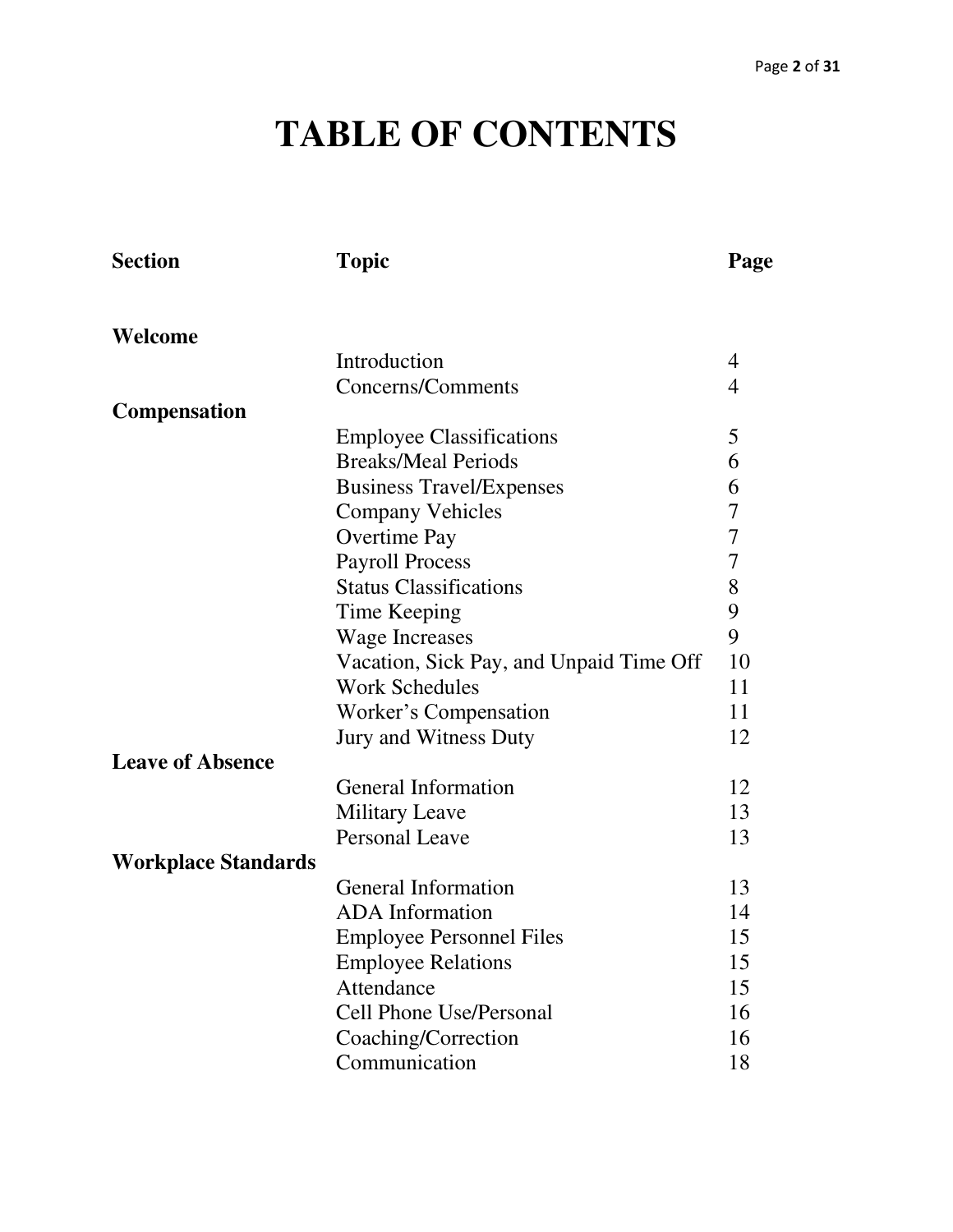|                                 | <b>Company Property</b>                    | 18 |
|---------------------------------|--------------------------------------------|----|
|                                 | <b>Computer and Email Use</b>              | 18 |
|                                 | Confidentiality                            | 19 |
|                                 | Criminal and Background Screening          | 20 |
|                                 | <b>Dress Code and Personal Appearance</b>  | 20 |
|                                 | Driving on Company Business                | 21 |
|                                 | Drug and Alcohol-Free Workplace            | 21 |
|                                 | <b>Employment of Relatives</b>             | 22 |
|                                 | <b>Equal Employment Opportunity</b>        | 22 |
|                                 | <b>Facility Appearance and Cleanliness</b> | 23 |
|                                 | Harassment-Free Workplace                  | 23 |
|                                 | <b>Immigration Reform Policy</b>           | 24 |
|                                 | <b>Inclement Weather</b>                   | 24 |
|                                 | <b>Job Vacancies and Postings</b>          | 24 |
|                                 | Orientation period                         | 25 |
|                                 | <b>Outside Employment</b>                  | 25 |
|                                 | Performance Management                     | 26 |
|                                 | <b>Personal Property</b>                   | 26 |
|                                 | Photo/Video Release                        | 26 |
|                                 | <b>Promotions and Transfers</b>            | 26 |
|                                 | <b>Public Relations</b>                    | 26 |
|                                 | Reporting Violations of the Law            | 27 |
|                                 | Social Media                               | 27 |
|                                 | Tobacco-Free Workplace                     | 28 |
|                                 | Visitors in the Workplace                  | 28 |
|                                 | Workplace Safety and Violence              | 29 |
| <b>Separation of Employment</b> |                                            |    |
|                                 | <b>Exit Interviews</b>                     | 29 |
|                                 | <b>Final Paycheck</b>                      | 29 |
|                                 | <b>Resignation and Proper Notice</b>       | 30 |
| Acknowledgment                  |                                            | 31 |
|                                 |                                            |    |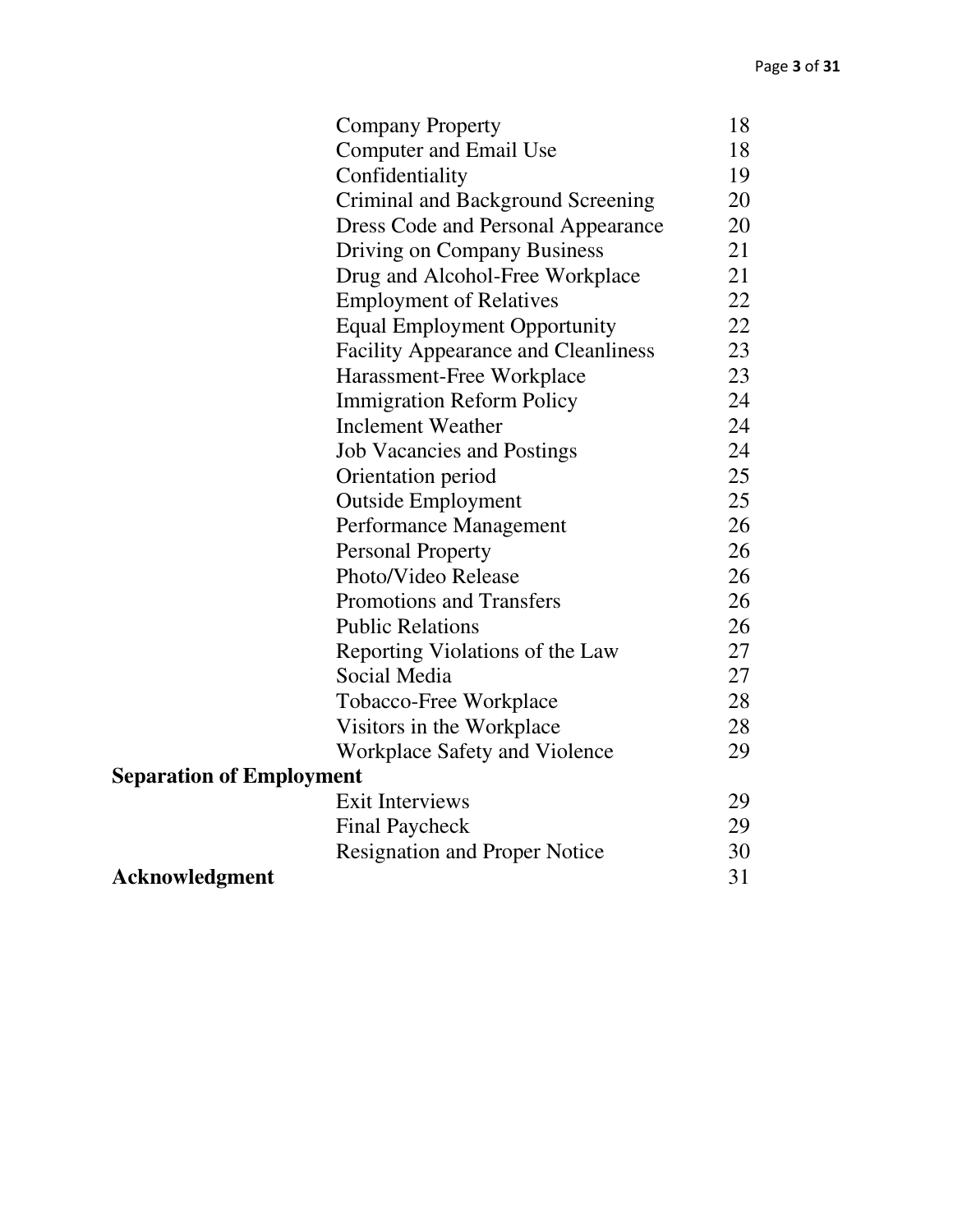# **INTRODUCTION**

The contents of this Handbook are for the mutual benefit of Young Harris Water Sports and its Employees. Young Harris Water Sports reserves the right to make changes in content or application of its policies as it deems appropriate, and although every effort will be made to provide advance notice of such, these changes may be implemented without having been first communicated, reposted, or substituted. Young Harris Water Sports reserves the right to interpret, modify, change or delete any of the terms or provisions contained herein. This Handbook supersedes all prior editions or handbooks.

This Handbook is intended as a guide for the efficient and professional performance of your job. Nothing contained in this handbook shall be construed to be a contract between Young Harris Water Sports and its Employees. Additionally, this handbook is not to be construed by any Employee as containing binding terms and conditions of employment.

Your employment with Young Harris Water Sports is voluntary and is subject to termination by you or Young Harris Water Sports at will, with or without cause, and with or without notice, at any time.

Nothing in these policies shall be interpreted to be in conflict with or to eliminate or modify in any way the employment-at-will status of Young Harris Water Sports Employees. This policy of employment-at-will may not be modified by any officer or Employee and shall not be modified in any publication or document. The only exception to this policy is a written employment agreement approved at the discretion of the CEO.

This Employee Handbook and the policies describes here are not intended to be a contract of employment or a legal document. No contrary agreement may be implied from the contents of this Handbook or from any other source, including other Young Harris Water Sports publications or statements of salary. If you have any questions about the terms of your employment, please discuss them with your Supervisor or Human Resources.

# **CONCERNS AND COMMENTS**

It is essential that problems be dealt with quickly and effectively in a non-adversarial manner to maintain positive relations with both Employees and customers, and continue the delivery of excellent customer care. It is the goal of Young Harris Water Sports to resolve problems as quickly and as effectively as possible through open and effective communication.

When you joined Young Harris Water Sports, you became a team member with team responsibilities. For our team to be effective, each person must be committed to doing the best job possible in a cooperative manner. Your Supervisor is your teammate and is available to help you resolve any problems that relate to your job.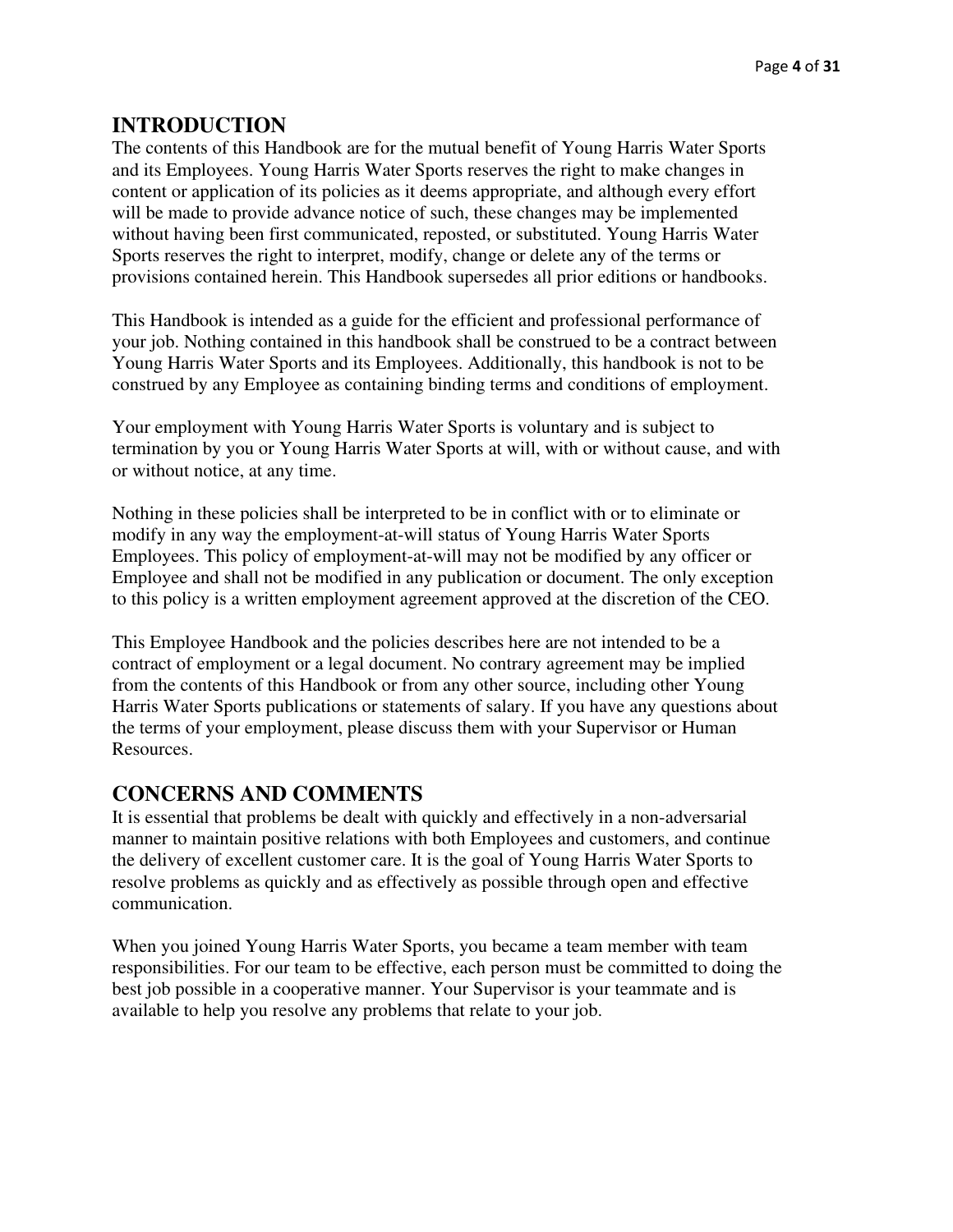If your Supervisor's answer to your problem is not satisfactory, you may discuss your problem with another member of our leadership team, or Human Resources. If you are still unable to find a satisfactory response, you also have the option to report your concerns to the CEO at (706) 897-2740.

# **COMPENSATION**

Young Harris Water Sports recognizes that in order to attract and retain highly qualified and competent Employees, competitive pay that is commensurate with experience, training, the degree of responsibility, and the amount of work involved in each job is necessary.

 We base our compensation program on both industry specific and geographical research and review it regularly. You were hired at a starting wage, and may be eligible for increases based on performance, or as significant additional responsibilities are added to your job.

# **Employee Classifications**

In order to maintain adequate staffing and coverage in the organization, you will be classified into one of the following groups. These classifications provide both varying levels of income and flexibility of work schedules.

 Employees are classified according to average hours worked each week and length of employment as detailed below:

- Full-time (FT): Employees work an average of thirty-two (32) to forty (40) hours per week
- Part-time (PT): Employees work an average of twenty (20) to thirty-one (31) hours per week
- As Needed (PRN): Employees work on a "per visit" or "as needed" basis. These Employees may work a regular schedule, typically less than 20 hours per week, or may be called in only as needed.
- Temporary (TEMP): Employees are hired to provide coverage as needed, or for special projects. Temporary Employees may work as many hours as needed for a maximum length of employment of one (1) year.

Your status will be reviewed periodically to ensure that staffing levels are appropriate for the location and organization, and that you are in the correct employment category.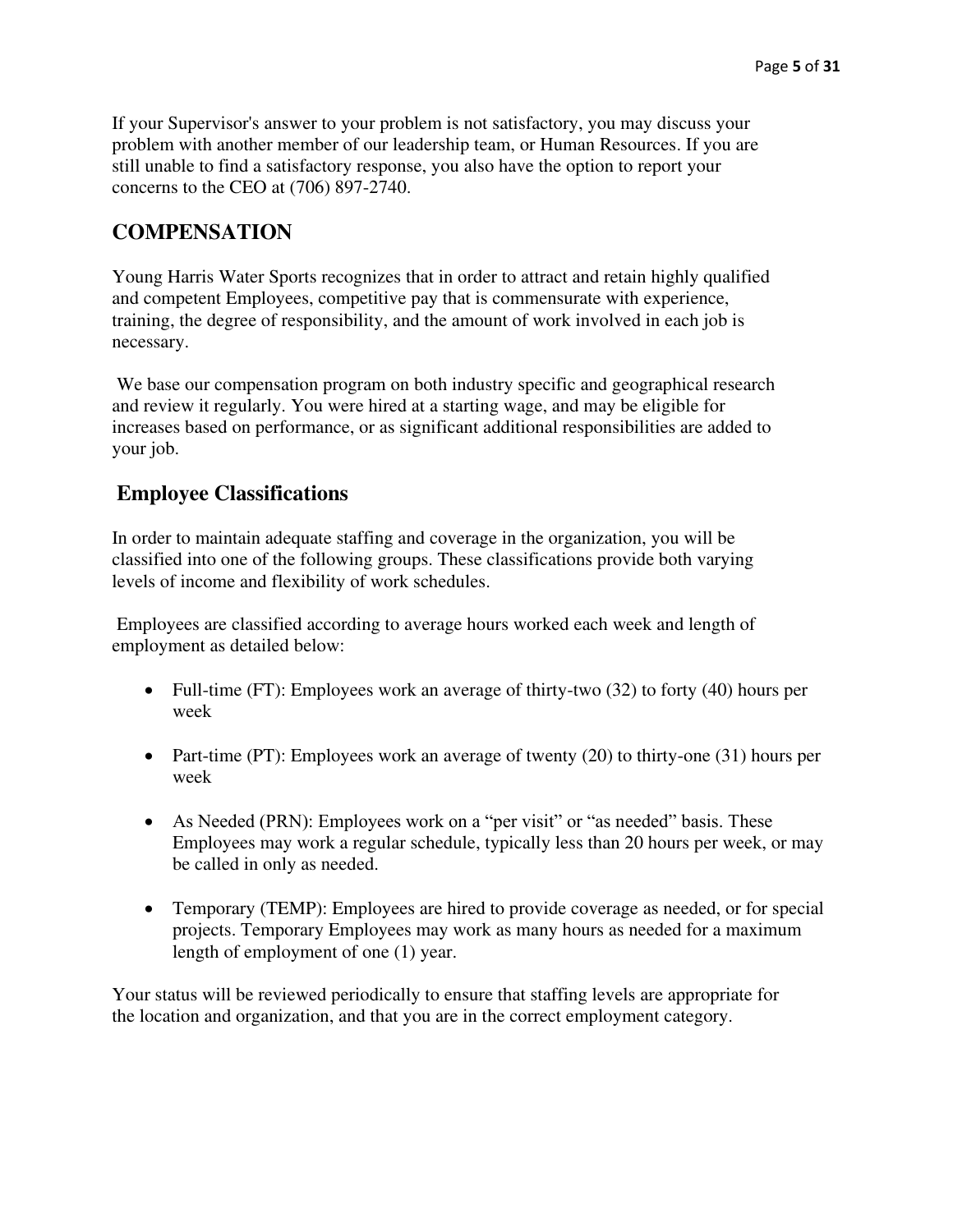# **Breaks & Meal Periods**

We recognize that Employees may need occasional breaks from work for personal reasons and to remain productive. When approved, breaks will be no more than 10 minutes in length and will be paid as time worked. Under no circumstances are breaks to be added to the beginning or end of the regular work schedule, or to the meal period, nor may they be taken together as an extended 20-minute break.

 A lunch break of at least 30 minutes will be provided to all employees as work conditions and customer flow permit. The duration and scheduled time for this lunch break must be approved in advance by the Supervisor. Depending on your position within the company will determine whether your lunch breaks will automatically be deducted, or if you will manually clock in and out for lunch. Your Supervisor should instruct you as to which pertains to your position.

# **Business Travel and Expenses**

Normal business expenses incurred while performing your job will be reimbursed as approved in advance by your Supervisor. All original receipts should include details for the expense.

 Expense reports are to be completed and submitted to your Supervisor for approval, then forwarded on to the CEO for payment. Expense reports must be complete, including all details and proper approvals, before submitting to the Main Office for payment. Questions regarding Business Travel and Expense reimbursement should be directed to your Supervisor, or to CEO.

#### *Lodging*

Lodging costs vary considerably depending on location, service, and amenities offered. Therefore, Young Harris Water Sports encourages you to contact the Main Office to assist you with lodging reservations at pre-approved locations. Note that room service, movies, and other personal expenses while in the hotel are not reimbursable.

#### *Meals*

Meal costs incurred while traveling overnight for business reasons must be supported by detailed receipts. The cost of your meals, up to a pre-approved amount for individual and business purposes will be reimbursed with supervisory approval.

#### *Transportation*

Business travel by automobile is strongly recommended for drives of six (6) hours or less; however, mode of travel should be made in consultation with your Supervisor.

Mileage reimbursement will be paid according to the prevailing Young Harris Water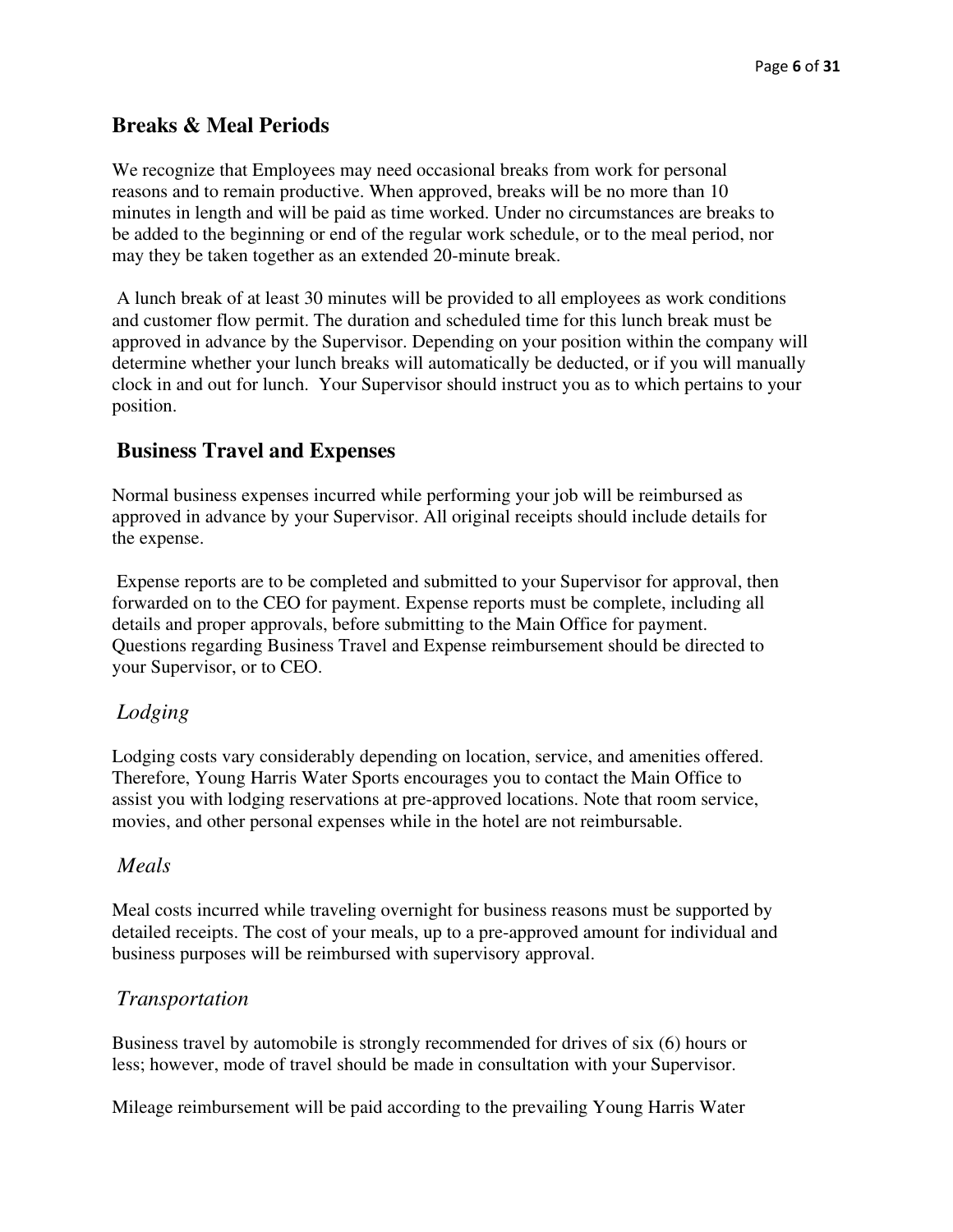Sports rate. All air travel arrangements should be made through the Main Office. You are encouraged to plan ahead to take advantage of time-limited purchase discounts frequently offered by the airlines.

Non-exempt Employees will be paid for required travel time per federal Fair Labor Standards Act (FLSA) guidelines. Travel made after normal work hours to reach a destination with an overnight stay is not compensated. Passengers in a vehicle will not be compensated for travel time.

# **Company Vehicles**

Company vehicles may be issued to specific Employees as approved by management. Employees who are issued vehicles are responsible for properly maintaining the vehicle and notifying your supervisor of any maintenance concerns, malfunctions, or accidents. Those Employees operating company-owned vehicles must hold a valid driver's license. Under no circumstances may any company vehicle be driven by anyone other than the Employee authorized to operate the vehicle.

# **Overtime Pay**

Young Harris Water Sports shall compensate all hourly, non-exempt Employees at a rate of  $1\frac{1}{2}$  times their regular hourly wage for all hours worked in excess of forty (40) hours each week. The work week begins on Tuesday morning (12:01 a.m.) and ends on. All overtime must be approved beforehand. If not the pay rate will be the standard rate.

Monday at midnight (12:00 a.m.). Employees may be asked to work overtime to complete necessary work tasks, but may not work overtime without advance approval from the Supervisor. The Employee's Supervisor will notify the employee as early as possible regarding scheduling needs. Employees must have prior approval from the Supervisor prior to working overtime for any reason.

# **Payroll Process**

#### *Deductions from Pay*

Each pay period, mandatory deductions will be made from your gross salary as required by law, in addition to any voluntary deductions. Mandatory deductions include federal, state and local taxes (as applicable), social security taxes, and state or court-ordered garnishments or tax levies.

#### *Direct Deposit*

Direct Deposit of paychecks is required. Your paycheck will be directly and safely deposited into the financial institution(s) of your choice. If you change financial institutions, you must notify Human Resources immediately. Failure to notify us of a closed or new account may result in a rejection of your direct deposit and a delay in receiving your pay. You may change your direct deposit information at any time by contacting Human Resources.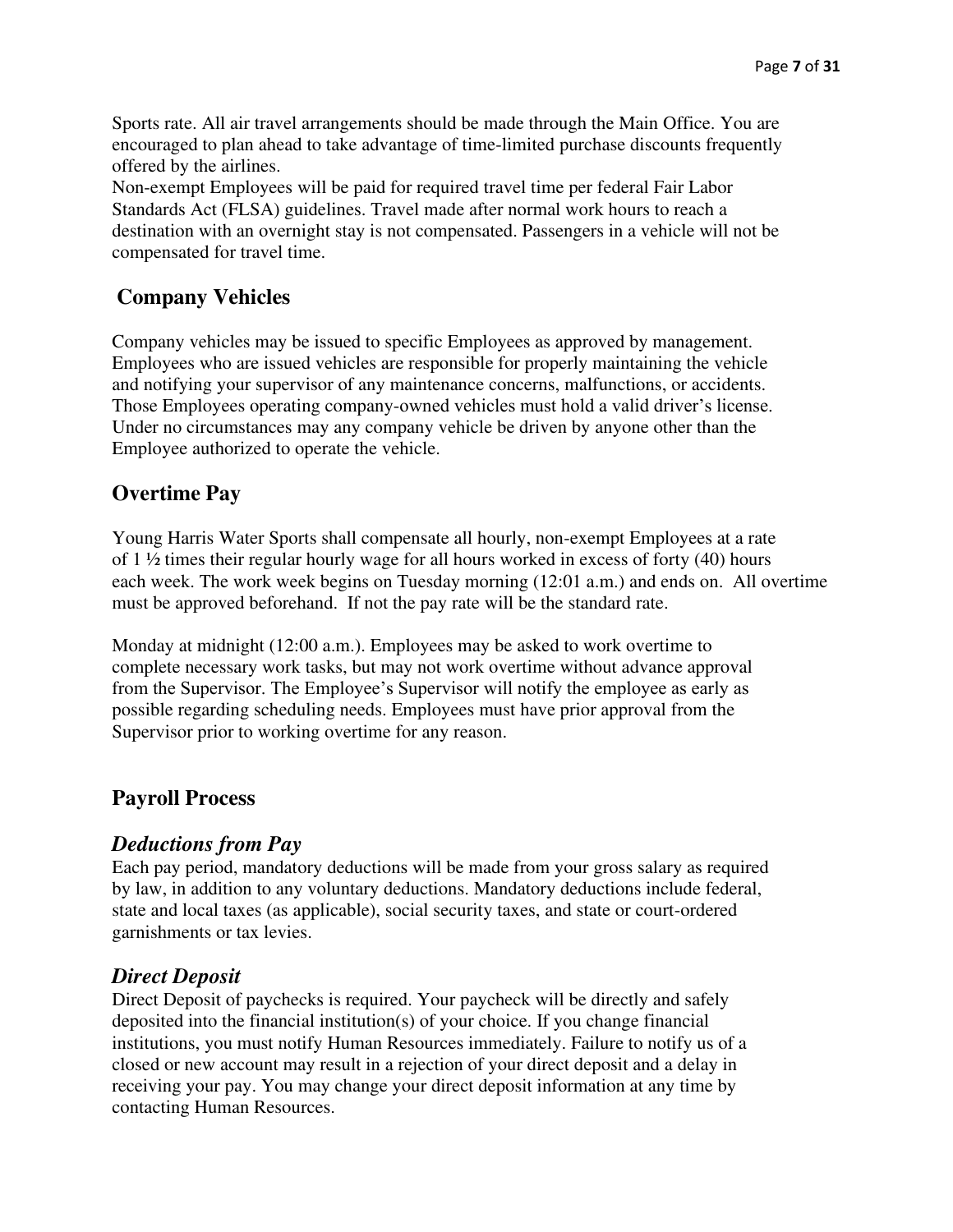# *Pay Day*

Pay periods are biweekly. Payroll will be processed on the Tuesday following the close of the pay period. Our pay period runs from Tuesday at 12:01am-Monday @12:00pm (14 days in the pay period). The first paycheck will be paid the pay period following your employment commencement. Your paycheck funds should be available 2-3 business days from the date processed, depending on your bank (should be Thursdays). Your pay stubs, including year-to-date information, are available to you to view or print on the electronic payroll system (https://my.adp.com). The amount withheld for Federal and State of Georgia income taxes depends on an employee's gross earnings, pretax deductions and the number of exemptions claimed. Note: Due to our 14 day pay period, and determining when your first day of employment is, you may not get a *full* paycheck until the second pay period after your start date (28 days). Example: If you start on the last day of our pay period, you will receive one day of pay for that period, which would be two weeks after start date. HR will supply you with a payroll schedule upon hire.

# *Payroll Corrections*

If you believe there is an error in your paycheck, please carefully review your pay stub and check your time card to ensure the appropriate time was entered. If it was not entered correctly, notify your Supervisor who will submit a request for payment to correct the error on your next paycheck. If the error is in the pay rate, we will also need confirmation from your Supervisor, so please check with him or her first before contacting Human Resources. If you do not receive pay when it is due, please contact us so we can quickly review and correct the problem.

# **Status Classifications**

The Fair Labor Standards Act (FLSA) provides federal guidelines and outlines the requirements for whether positions in our organization are classified as non-exempt or exempt.

• Non-Exempt Positions: Employees holding non-exempt positions are paid on an hourly basis for all hours worked, and are entitled to overtime pay of one and onehalf  $(1 \frac{1}{2})$  times the base rate for all hours worked over forty  $(40)$  in a work week (Sunday through Saturday). Overtime pay is granted only on hours worked and must be approved by your Supervisor in advance. These positions are not exempt from overtime pay. By law, compensatory time off in lieu of overtime pay is strictly prohibited, that is, overtime earned in one week must be paid as overtime and cannot be off-set by offering the employee time off in the following or future weeks. In addition, all overtime pay must be approved in advance by your Supervisor. Failure to seek approval before working overtime may result in disciplinary action, up to and including termination.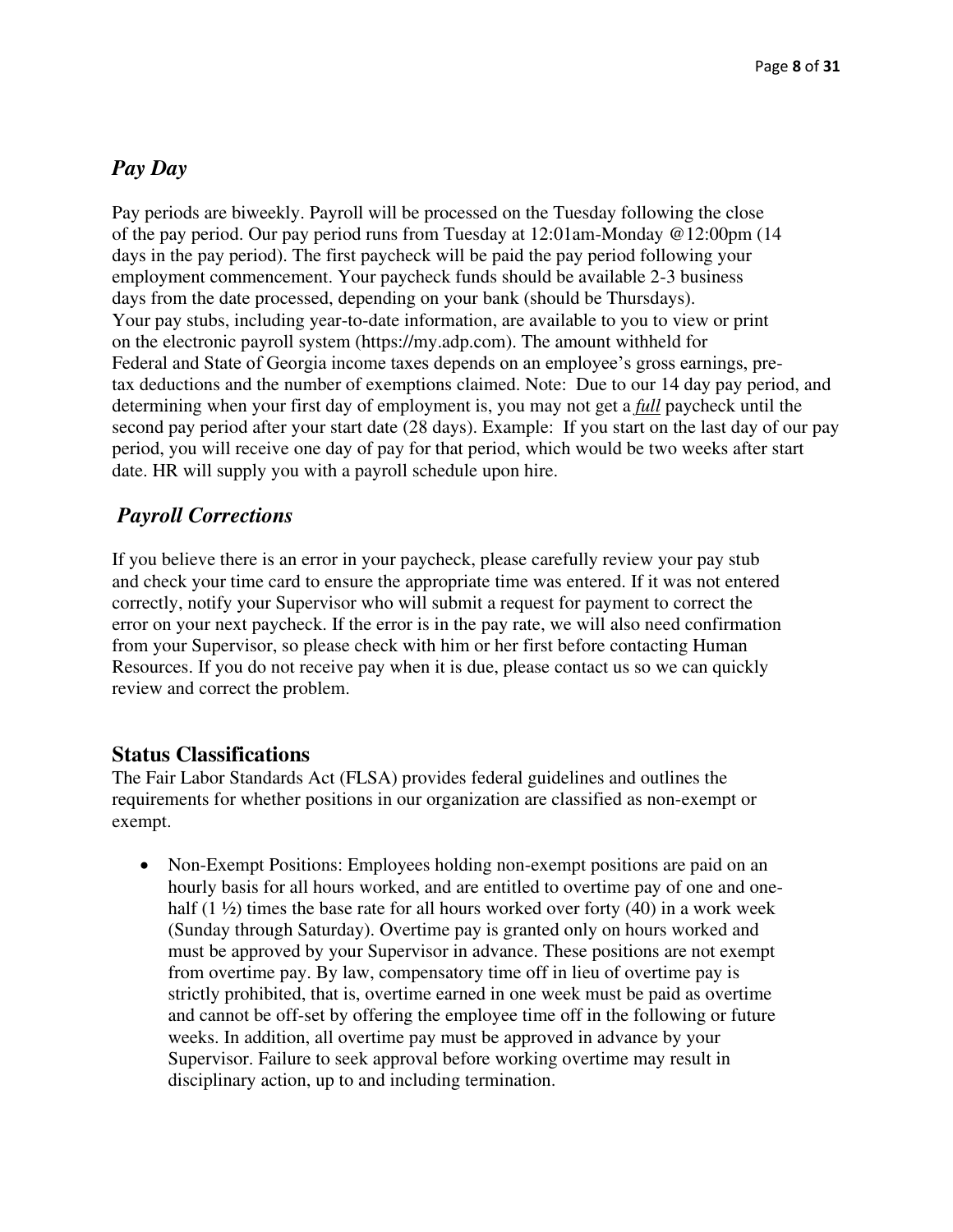• Exempt Positions: Employees in exempt positions are paid a consistent semimonthly salary, and by definition, are exempt from overtime pay. Full-time exempt Employees are paid to perform a job, and are expected to work at least the minimum assigned hours per week, and more if required to complete the job responsibilities. The FLSA classifies a position as exempt based on strict guidelines and criteria. Part-time exempt Employees will receive a pro-rated consistent semi-monthly salary, but may be compensated for additional time worked over and above the regular weekly schedule, as approved by the Supervisor. Locational exempt Employees may qualify for additional pay for additional functions as approved by the Supervisor and Human Resources. Exempt positions that are non-management are expected to work 40 hours per week. If working less than 40 hours per week wages will be pro-rated.

#### **Time Keeping**

You are responsible for recording all time worked, along with your Supervisor. If you notice errors or omissions on your time sheet, you must notify your Supervisor immediately. Supervisors are responsible for reviewing, editing as necessary, and approving all time sheets prior to the pay period ending date, typically the day following the last day of the pay period. Errors or omissions reported after time cards have been locked for payroll processing will be corrected on the following pay date.

All employees exempt and non-exempt are required to keep track of there time on the Humanity employee website. All time off must be requested and approved through Humanity employee portal.

#### **Wage Increases**

Wage increases may be issued to an Employee based on performance, market changes, or the assignment of additional job responsibilities. Annual performance-based wage increases, if awarded, will take effect on the pay period following the period in which the employee's anniversary date falls. All other wage increases will take effect at the start of the pay period on or immediately following the effective date of the change.

# *PERFORMANCE BASED CRITERIA*

• **Punctuality** 

Arriving to work on time; Returning from lunch or breaks in a timely manner; Delivering and retrieving watercraft to and from their intended destination in a timely manner.

#### • **Professional Appearance**

Wearing Company issued uniforms and maintaining necessary personal hygiene.

#### • **Communication**

Consistently making yourself available via phone call, email, text message, etc.; contacting customers prior to their rentals and continuing to maintain communication throughout their rental period if a situation arises; expressing ideas or concerns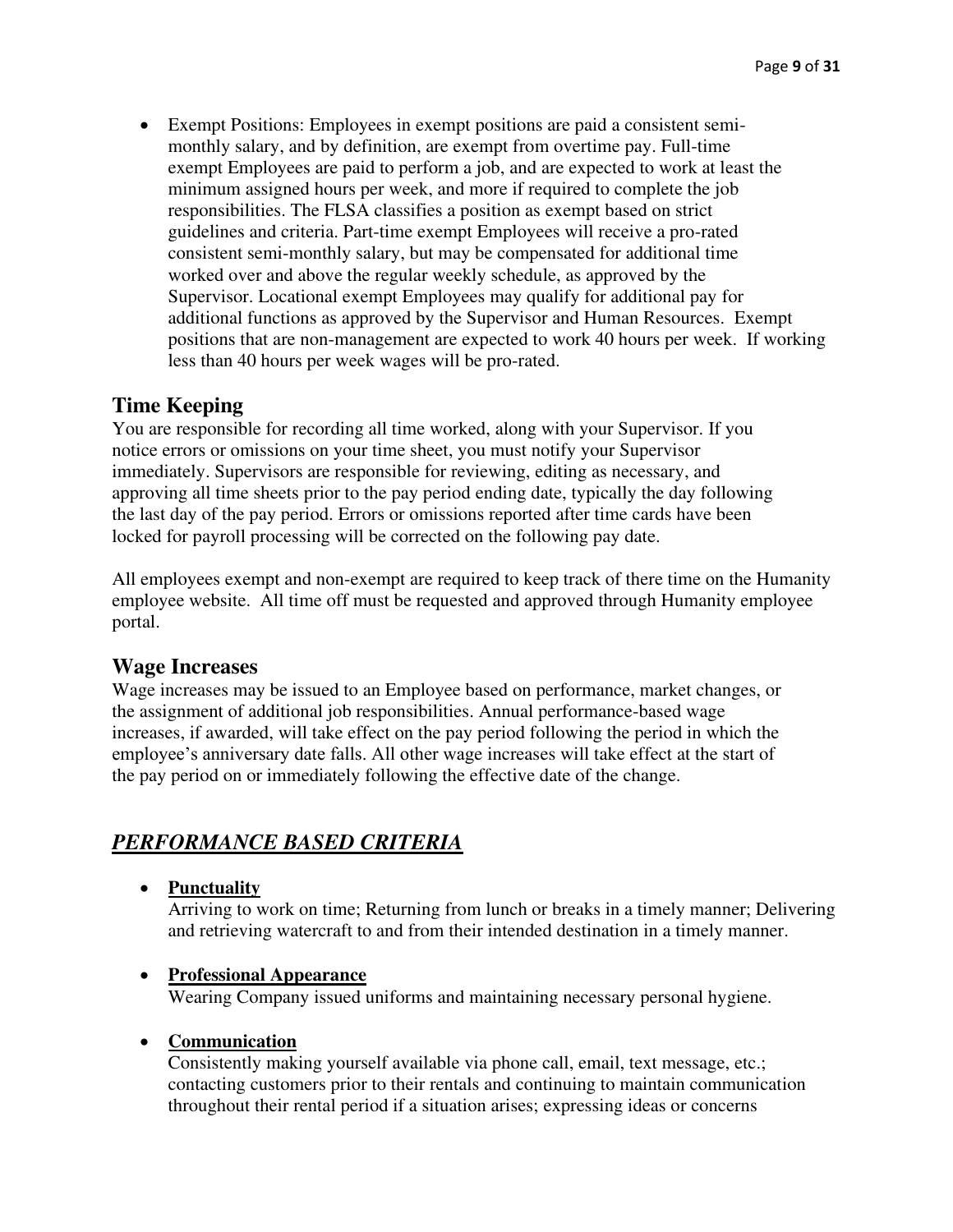with other employees and management.

• **Cleanliness of Work Area (i.e. desk, delivery truck, rental shack, etc.)**  Maintaining a neat and well-organized work station is essential. Depending on your position, your "workstation" will vary, but still needs to always be kept clean and in an organized manner.

#### • **Professionalism**

Using the skill, good judgment, and polite behavior that is expected from a person who is trained to do a job well.

- **Accountability** Taking responsibility for your actions and reporting errors when faults have been made.
- **Reliability** Establishing yourself as some one who can be trusted to come to work on time and do your job to the best of your ability.

#### **Perform Essential Job Functions** –See Employee Job Description

#### **Vacation, Sick Pay, and Unpaid Time Off**

#### *Vacation Pay*

Full-time, salaried employees become eligible for and begin to accrue annual vacation leave after 6 months of employment with the Company. Also, hourly full-time employees are eligible for vacation after two years of employment. Vacations cannot accumulate and do not roll over to the next calendar year. Increases in years follows:

#### **Salaried Employees:**

| Length of Employment | <b>Vacation Accrued</b> |
|----------------------|-------------------------|
| 6 months-2 years     | 1 week (40 Hours)       |
| Year $2-5$           | 2 weeks (80 Hours)      |
| Year $5+$            | $3$ weeks $(120$ Hours) |

#### **Hourly Full-time Employees:**

| Length of Employment | Vacation Accrued                |  |
|----------------------|---------------------------------|--|
| Year $0-2$           | 0 days                          |  |
| Year $2-5$           | 1 week (40 Hours)               |  |
| Year $5-10$          | $1\frac{1}{2}$ weeks (60 Hours) |  |
| Year $10+$           | 2 weeks (80 Hours)              |  |
|                      |                                 |  |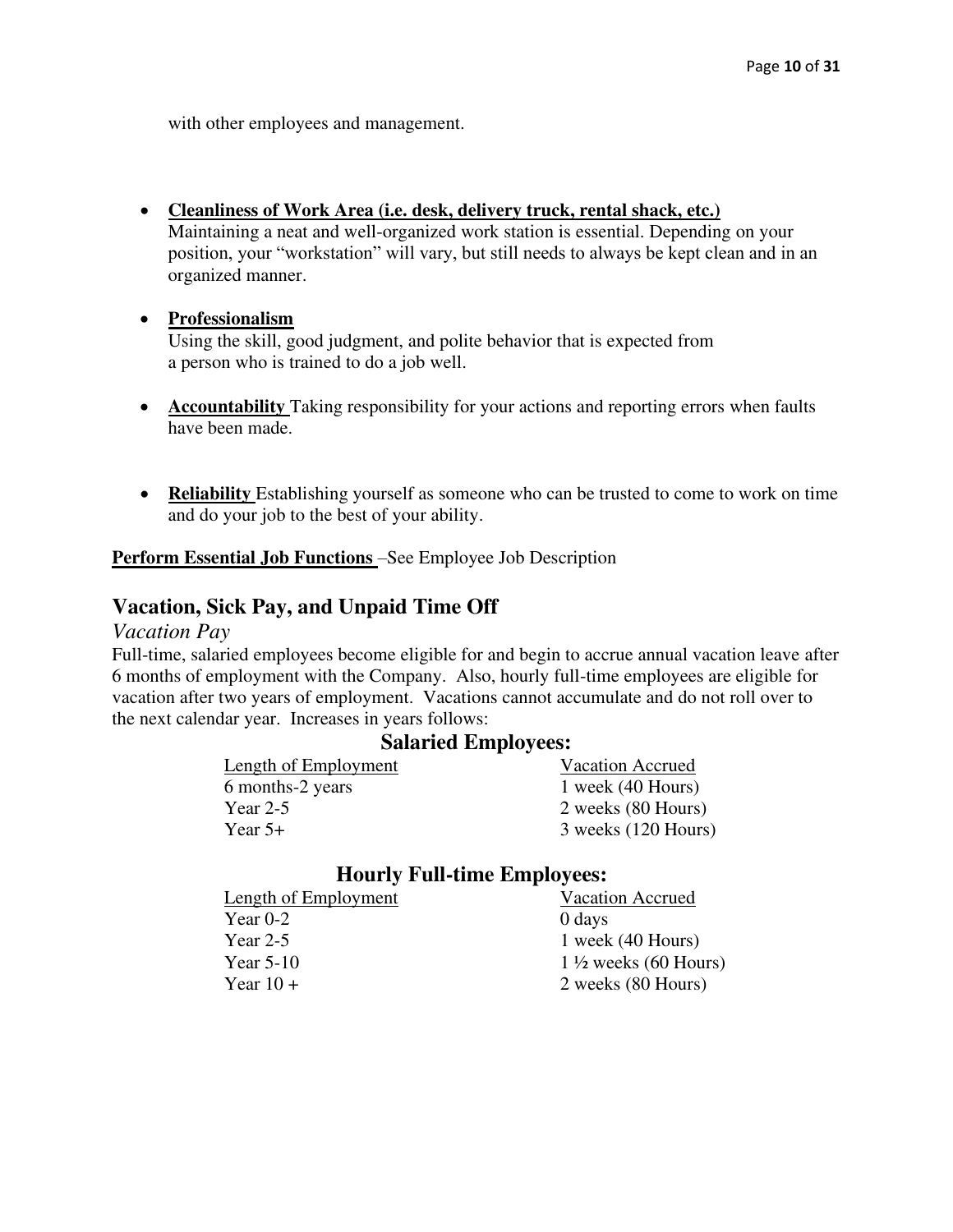#### *Sick/Personal Day Pay*

Full-time employees (salaried & hourly), are eligible for two paid sick/personal days per calendar year after two years with company. Sick/Personal days do not accumulate, and if unused within the year, they cannot carry over to the next year.

#### *Paid Time Off*

From time-to-time eligible, full-time employees may have unforeseen absences, such as illness, emergencies, medical or personal issues; in this case, vacation or sick/personal days may be used to make up for missed time.

#### *Unpaid Time Off*

Once a full-time, salaried or hourly employee has exhausted their allotted vacation and sick/personal days, time off will be unpaid.

#### **Work Schedules**

Typical Main Office hours are Monday through Friday from 9:00 a.m. to 5:00 p.m. (everyday with same hours during the summer), but individual or department work schedules may be extended or modified as approved by management.

Location hours vary based on customer flow and community needs, and will be determined by the leadership team responsible for location operations.

You are expected to work a standard, consistent schedule, unless otherwise approved in writing by your Supervisor. Any variation in the work schedule must be approved by the immediate Supervisor. Supervisors will make every effort to provide adequate notice of staffing or schedule changes so you will have time to make any necessary arrangements.

# **Workers' Compensation**

**Young Harris Water Sports provides a comprehensive workers' compensation insurance program. This program covers any injury or illness sustained in the course of employment that requires medical, surgical, or hospital treatment. Subject to applicable legal requirements, this workers' compensation plan provides benefits after a waiting period or, if you are hospitalized, immediately. Our workers' compensation insurance**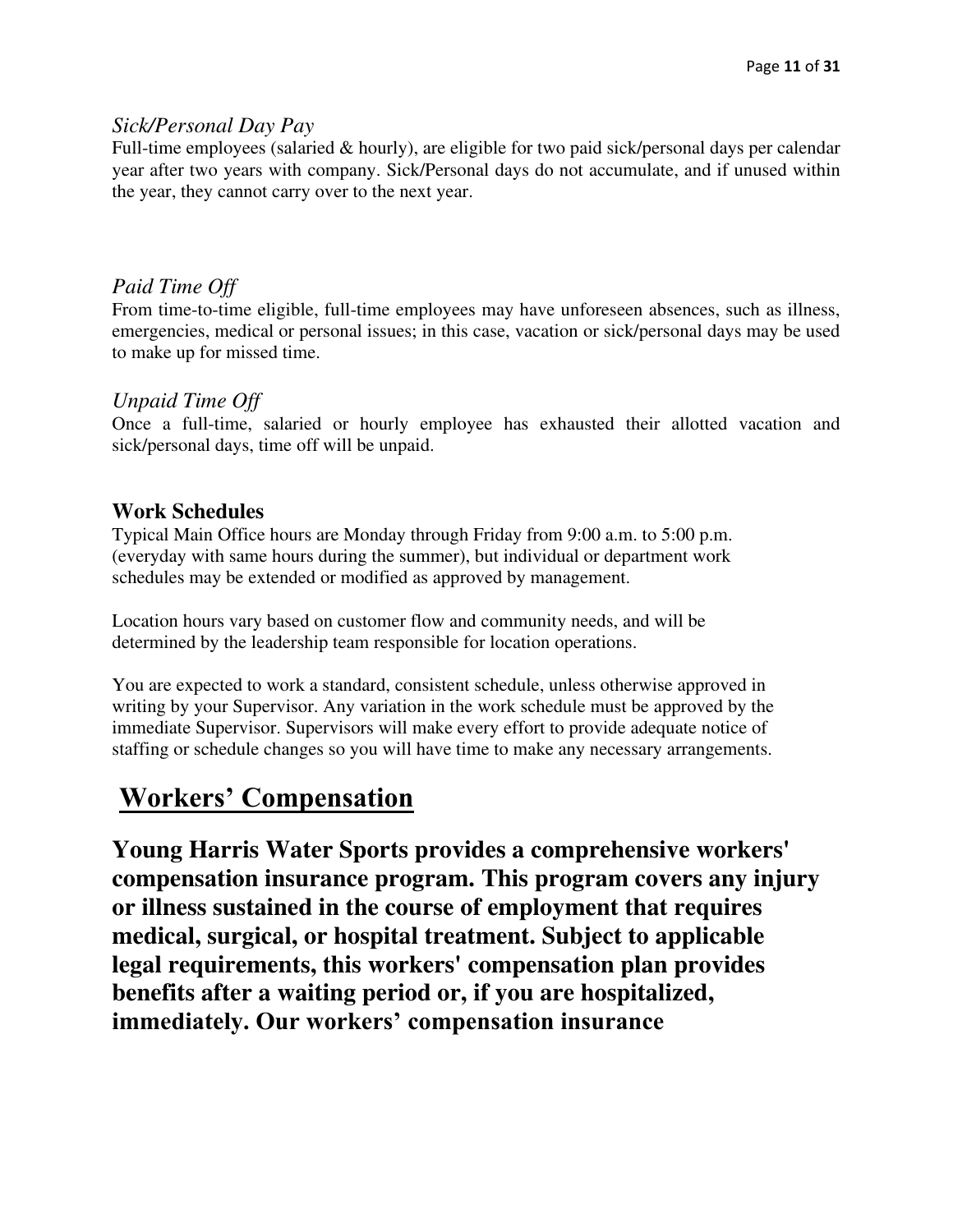**carrier will make all determinations of work-relatedness and will authorize or deny all treatment according to state workers' compensation law.** 

\*\***If you sustain a work-related injury or illness, you must inform your Supervisor immediately. No matter how minor an on-the-job injury may appear, it is important that it be reported immediately. Your failure to report an injury or accident in a timely manner could result in the denial of benefits that may otherwise be due.\*\* If your injury requires medical attention, you or your Supervisor must contact HR before seeking treatment so you can be referred to an approved workers' compensation provider.** 

**Of course, in the case of any emergency, please seek treatment at the nearest hospital emergency room. In either case, please contact HR for guidance.** 

 **Neither Young Harris Water Sports nor the insurance carrier will be liable for the payment of workers' compensation benefits for injuries that occur during your voluntary participation in any offduty recreational, social, or athletic activity sponsored by Young Harris Water Sports.** 

# **Jury & Witness Duty**

We recognize that serving on a jury or as a subpoenaed witness is part of our civic duty and support Employees who may be called to serve. Employees are required to notify the Supervisor immediately upon receiving a call for jury or witness duty. The Employee must present a notice to appear for duty, and is expected to report to work if court is adjourned during normal working hours.

# **LEAVES OF ABSENCE**

Most leaves of absence are discretionary and unless required by state or federal law, will be approved only for reasons such as medical necessity, educational pursuits, or extreme personal hardships.

# *For all leaves of absence:*

• You must inform your immediate Supervisor at least thirty (30) days in advance of the anticipated start date of the leave, except in emergency situations. The request must specify your anticipated leave and return dates, and the reason for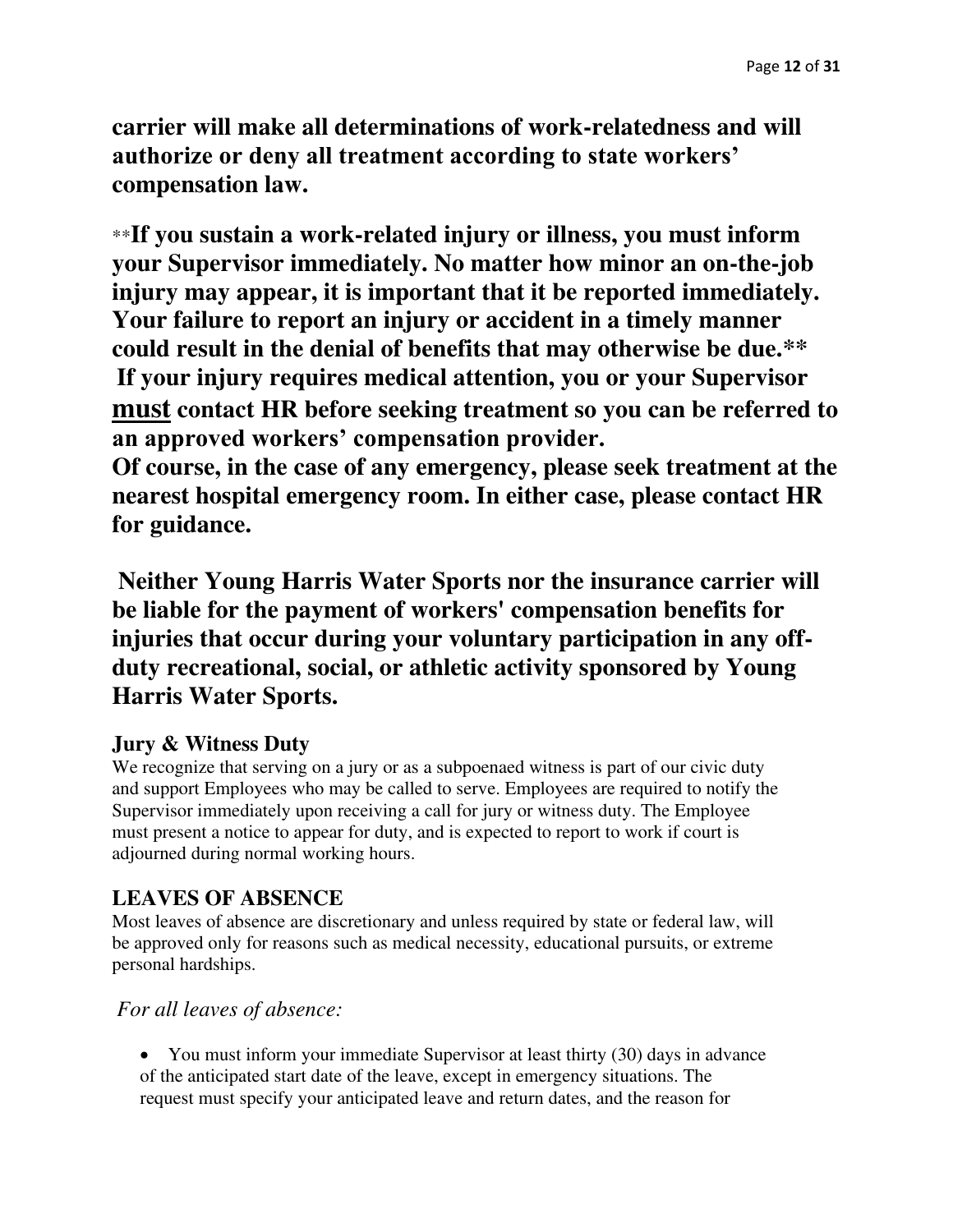leave. Depending on the reason for leave, you may be asked to submit additional documentation, such as a physician's certification, to support your request.

• Failure to appropriately request leave, provide requested information regarding the leave, or return to work on the specified date, without notifying and receiving approval from your Supervisor, will be considered voluntary resignation. Unless required by law, Young Harris Water Sports will not guarantee reinstatement to the same job upon the conclusion of your approved leave of absence, but every effort will be made to return you to the first available similar job vacancy for which you are qualified.

#### **Military Leave**

Young Harris Water Sports will abide by all military leave guidelines as required by federal law. An Employee who is called to serve as a member of any branch or reserve unit of the armed forces or National Guard is entitled to specific rights related to his or her employment. If you are called to serve, you will be required to provide advance notice to Human Resources in accordance with military leave laws, as well as provide a copy of your military orders. Contact Human Resources if you have any questions about Military Leave.

#### **Personal Leave**

Personal leave may be available to you, not to exceed six (6) months, if you are classified as full-time or part-time and in good standing with Young Harris Water Sports. Reasons for personal leave may include time off for your own personal illness/injury or to care for a relative, or time to tend to personal matters.

# **WORKPLACE STANDARDS**  *Our Code of Conduct & Workplace Expectations*

Young Harris Water Sports offers a comprehensive Compliance Program to demonstrate our firm commitment to providing excellent quality services to customers, following all federal and state laws, and encouraging ethical behavior in all our operations.

 The Compliance Program includes a Code of Conduct, as well as policies and procedures relating to organizational compliance. As an Employee of Young Harris Water Sports, you must comply with the Code of Conduct and Compliance Program and all laws, regulations, policies, procedures and other guidelines applicable to the responsibilities of your position and as an Employee of our organization. The Code of Conduct is available to you at the company main office or by contacting the CEO.

 It is your responsibility not only to abide by the Code of Conduct, but to report any suspected violations to the CEO. You may contact the CEO at any time by phone or in writing. Young Harris Water Sports will work diligently to ensure your questions and issues are kept confidential.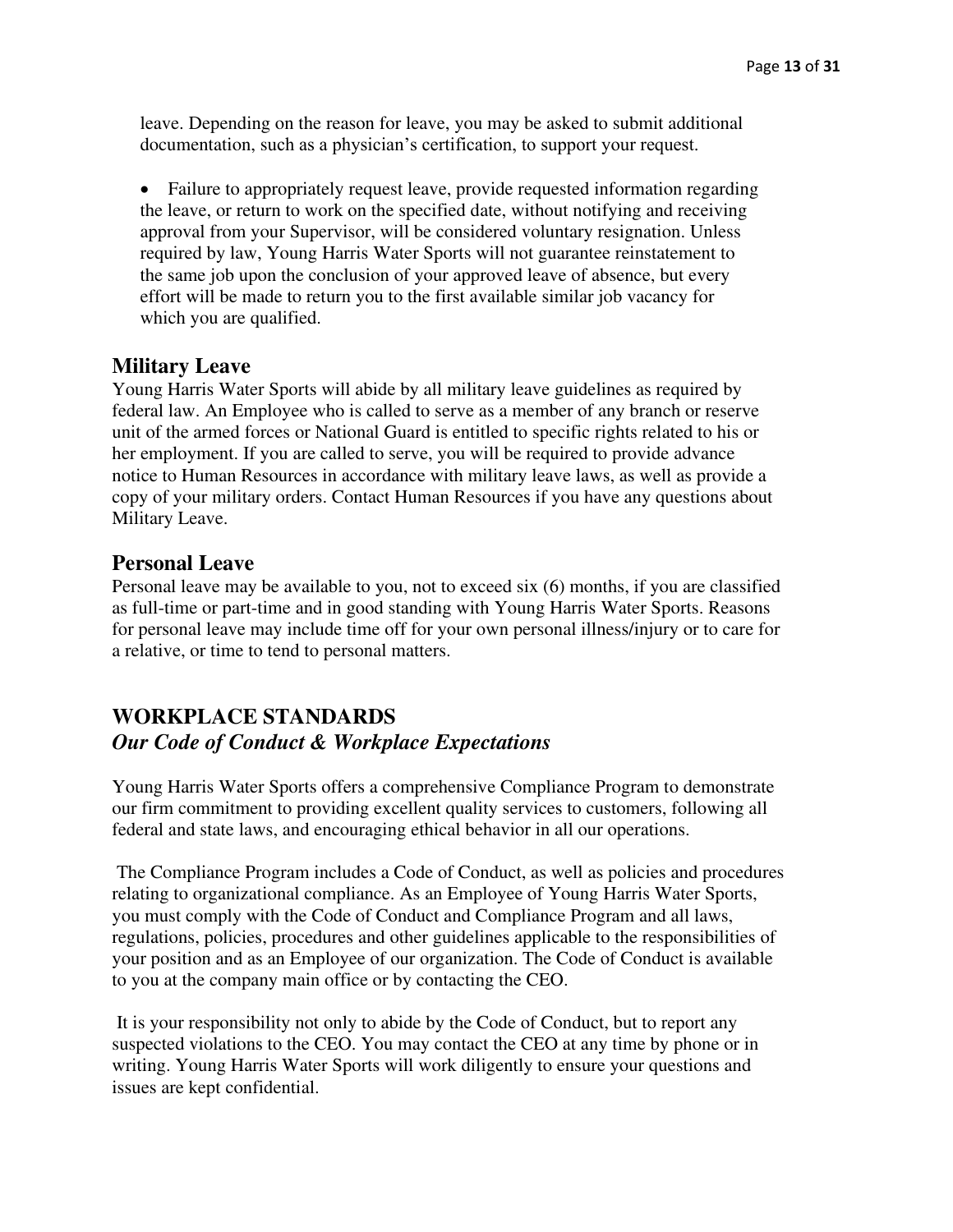We welcome your questions and comments, and no adverse action will be taken against you for asking questions or raising good-faith concerns about possible improper conduct, or about what is required by our Code of Conduct. If you have questions about the Code of Conduct, it is your responsibility to consult your Supervisor, any member of the Senior Management Team, or the CEO.

The following section includes detailed information on basic workplace expectations beyond what is covered in our Code of Conduct. If you need clarification or additional information, please contact your Supervisor or Human Resources. Violation of the Code of Conduct and/or the expectations and policies outlined in this Employee Handbook may result in disciplinary action, up to and including termination.

# **Americans with Disabilities Act (ADA)**

It is the policy of Young Harris Water Sports to comply with the Americans with Disabilities Act (ADA) all Federal and state laws concerning the employment of persons with disabilities.

- We will not discriminate against any qualified employee or job applicant with respect to any terms, privileges, or conditions of employment because of a person's physical or mental disability or a person's disease such as AIDS or AIDS-related virus, Sickle-Cell Trait, cancer, heart disease, or other lifethreatening illness or disease.
- We will make reasonable accommodations as necessary for all employees or applicants with disabilities, provided that the individual is qualified to safely perform the essential duties of their job and provided that the accommodations do not impose an undue hardship on the company.
- An applicant who can be reasonably accommodated for a job, without undue hardship, will be given the same consideration for that position as any other applicant.
- All Employees are required to comply with safety standards. Applicants who pose a direct threat to the health or safety of other individuals in the workplace, which threat cannot be eliminated by reasonable accommodation, will not be hired. Current Employees who pose a direct threat to the health and safety of the other individuals in the workplace will be placed on appropriate leave until an organizational decision has been made in regard to the Employee's immediate employment situation.

Any Employee with a disability, as defined by the ADA, may request a reasonable accommodation at any time by contacting his or her Supervisor, or Human Resources.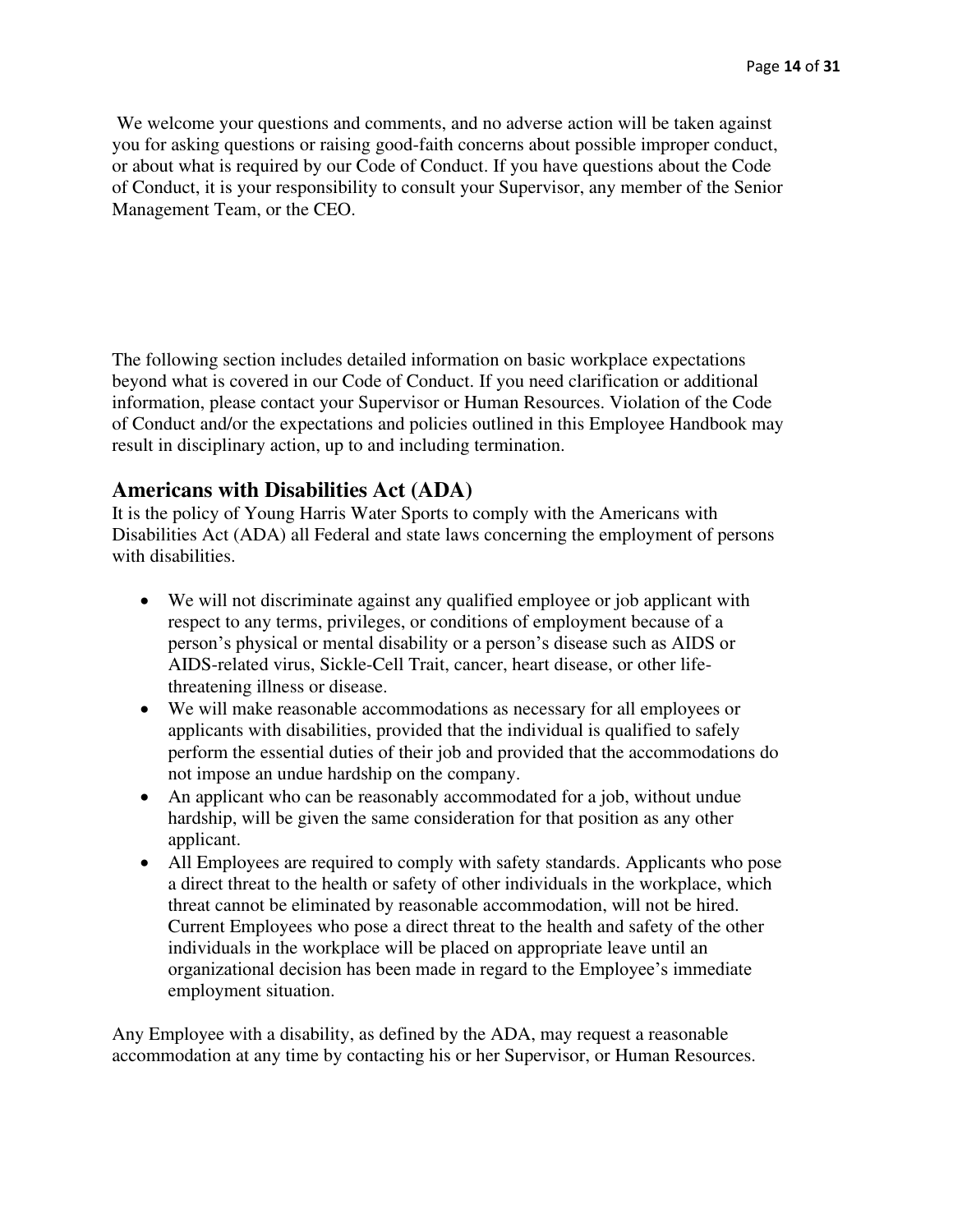#### **Employee Personnel Files**

Physical and electronic personnel files are maintained for each Employee during his or her employment with Young Harris Water Sports. To ensure that your personnel file is up-to-date at all times, notify Human Resources of any changes in your name, telephone number, home address, marital status, number of dependents, beneficiary designations, certifications attained, and emergency contact.

By written request, or as required by state law, an Employee may review his or her personnel file by making an appointment with a member of the Human Resources team. Personnel files are not provided to any terminated Employee unless required by law.

#### **Employee Relations**

Young Harris Water Sports is committed to using a people-oriented approach in the relationships between and among our Employees. Our objectives include the practice of fairness and concern for the development of each Employee. It is our belief that Employees are vital to the success of the organization and, therefore, deserve the very best treatment and consideration. Likewise, we expect full support from every Employee in maintaining our objective of being the best water sports company in the communities we serve.

 A positive and appropriate working environment is essential to maintaining the quality care concept of Young Harris Water Sports. Central to this understanding is the realization that each of us has a responsibility for more than just "doing our job." We are all accountable to those with whom we come in contact to promote a positive and efficient operation by exhibiting our kindness, patience, and professionalism.

 If an Employee has a problem or complaint, he or she should first communicate directly with the direct Supervisor. If the direct Supervisor cannot resolve the matter, the Employee is directed to a member of the leadership team or Human Resources who will review the concerns and work toward resolution. If the Employee does not feel adequate efforts are being made to resolve the issue, he or she can seek assistance from the CEO.

 Our goal is to maintain a comfortable working environment of our Employees by maintaining direct communication with all Employees and ensuring that each and every one may speak directly and openly with any member of our leadership team.

#### **Attendance**

*Scheduled Absences:* We encourage a healthy work-life balance and believe occasional time scheduled away from work will benefit both you and Young Harris Water Sports. With sufficient advance notice, we are able to accommodate most requests for scheduled time off. To provide adequate staffing and coverage as well as fairly grant time off requests, we ask that you notify your Supervisor well in advance of your request for time away from work. Decisions to grant time off will be made based on staffing needs, the length of notice provided, and the reason for the request.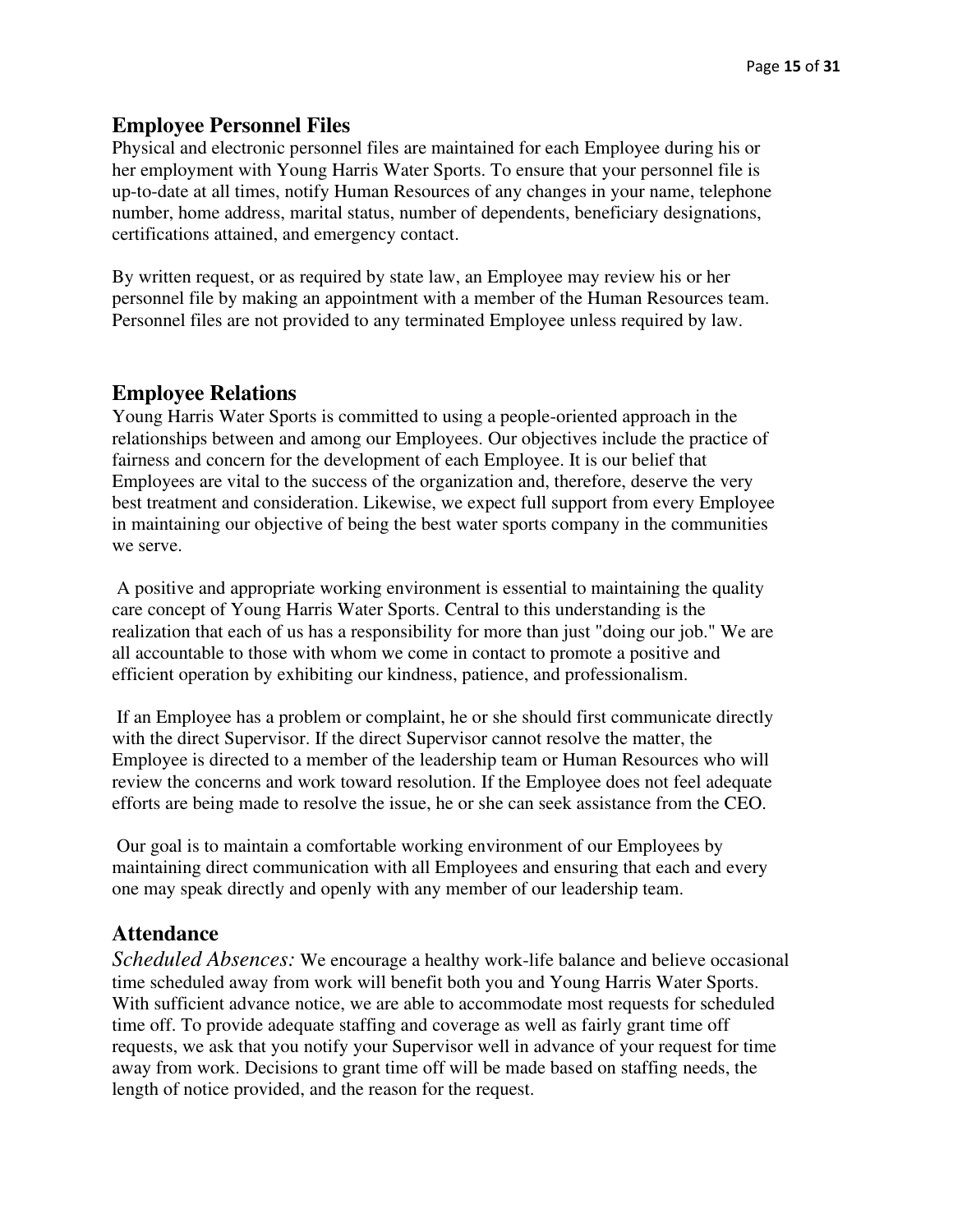*Unscheduled Absences:* Unscheduled absences are particularly disruptive in the location as our customers are negatively impacted. In the case of administrative/support Employees, the work may not be completed, or it is passed along to other team members to complete.

- If you are unable to report to work on time as scheduled, you must immediately and personally notify your Supervisor or his or her named designee. Such notice must occur no later than one hour before the beginning of your scheduled start time.
- Young Harris Water Sports recognizes that some unscheduled absences are unavoidable; however, frequent absenteeism will result in corrective action. Excessive attendance violations will result in disciplinary action up to and including termination. Management reserves the right to request a physician's statement for frequent or questionable absences related to the Employee's or Employee's family member's illness.
- If you are absent for more than three days due to an illness or injury, you may be required to provide a statement from your physician stating the reason for your absence and your ability to return to work at full capacity.

*Tardiness:* Like absenteeism, tardiness causes hardship on both our customers and team members. If you are not able to report to work at the scheduled time, or you will be late returning from lunch or other events, you must personally and immediately contact your Supervisor or his or her named designee.

# **Cell Phone Use & Personal Calls During Work**

The use of any personal communication device while interacting with customers or performing your job duties is strictly prohibited. All personal devices should be set on "silent" or "vibrate" at all times while at work. You are permitted to use your personal device for personal calls only while on scheduled breaks or at lunch, and you are further required to conduct personal conversations outside the location or office, or in a manner that cannot be overheard and is not disruptive to other Employees or guests.

# **Coaching & Corrective Action**

We fully expect that you will conduct yourself in a manner consistent with our performance and behavior expectations. However, because we may not all have the same idea of what defines 'good conduct', it is necessary to provide some guidelines. Our expectations and guidelines are contained in this Handbook and in our Code of Conduct, and any questions regarding these should be directed to your Supervisor, Human Resources, or the CEO.

 It is our intent to be fair and impartial in the use of any corrective action. Your employment with Young Harris Water Sports is 'at will', meaning that the employment relationship may be terminated by Young Harris Water Sports or you at any time, for any reason, with or without cause or prior notice. While it is our intention to work through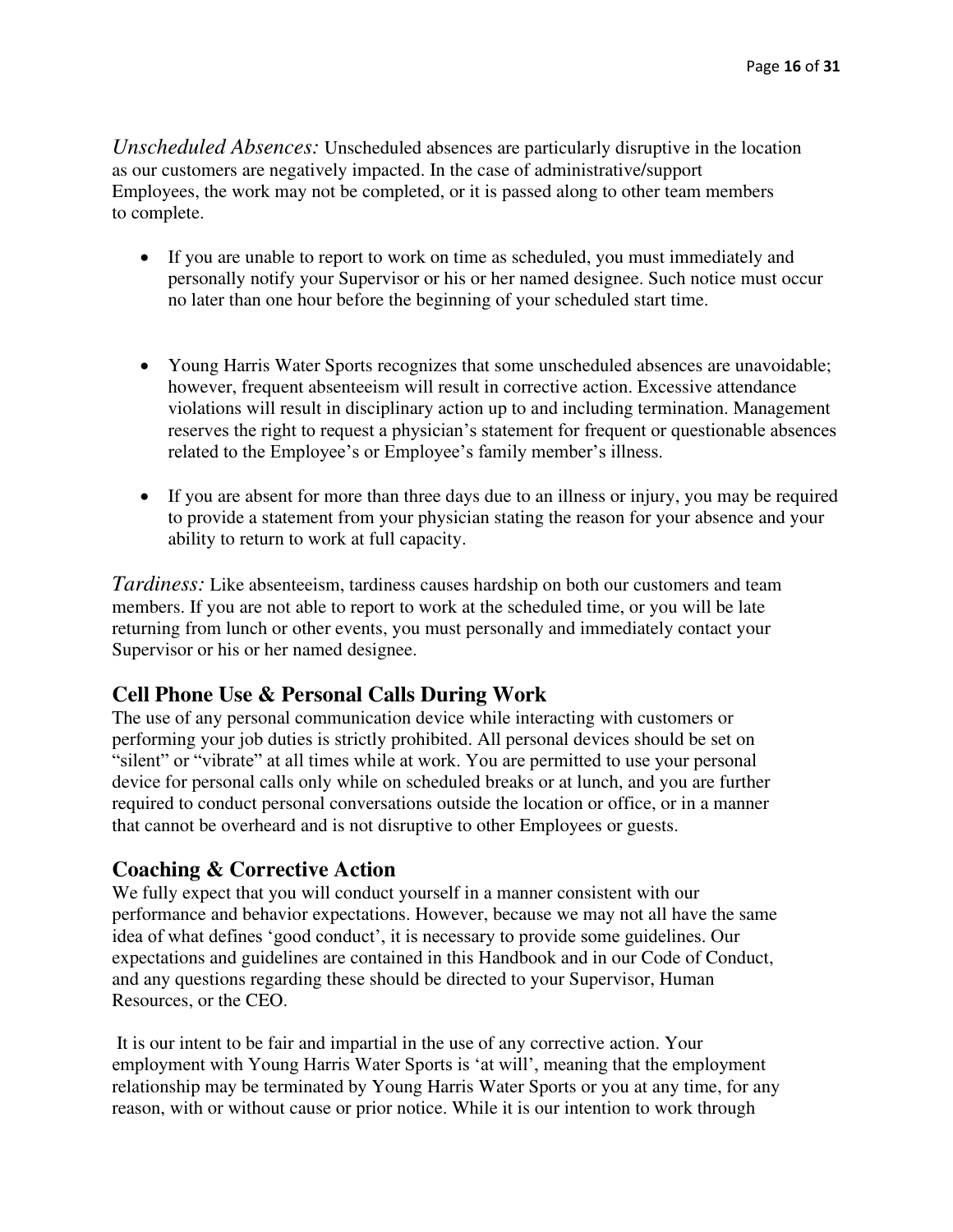performance and behavior challenges with each and every employee, we do reserve the right, depending on the severity, frequency and intent of the offense, to discipline and/or terminate an Employee for violation of our written and expressed expectations.

Generally, an Employee believed to have violated any company expectation or standard will be subject to the following corrective action; however, serious infractions with a clear intent for misconduct, including violation of our Code of Conduct, may result in immediate termination without completing the progressive action steps listed here. Violations of our expectations need not be for the same reason for the Employee to progress to the next level of discipline. Typical actions for addressing performance or conduct violations may include:

1. **Verbal Coaching** – concerns or violations are discussed with the Employee and expectations are reviewed by the Supervisor

2. **Written Warning** – concerns or violations are documented in detail, expectations are reviewed, and consequences for continued non-compliance are stated on a corrective action form signed by both the Employee and the Supervisor.

3. **Suspension** – suspension with or without pay pending an investigation may result for more serious infractions which require thorough review before determining the most appropriate course of action. If the investigation reveals no violation occurred, the Employee will be paid for the suspension period and the notice of suspension will be removed from the Employee's personnel file. If the investigation substantiates the violation, the Employee may be terminated.

4. **Termination** – termination of employment may result with or without prior action being taken, based on the intent, severity and/or frequency of the violation(s) in question.

 The progressive corrective actions listed above will be our preferred process for ensuring our stated expectations are met; however, conduct of any type that causes us to lose confidence in your ability to perform your assigned job, damages our reputation, or puts our organization, Employees or customers at risk, may result in your immediate termination.

 Employees are required to sign all performance-related documents, including corrective action plans, in acknowledgement of the action that has occurred. An Employee's signature does not imply agreement with the action, and the Employee does have the right to submit a written statement which will follow the action for the length of the Employee's employment. Failure to sign the form in acknowledgement will result in an unpaid suspension until which time the Employee agrees to sign, up to a maximum of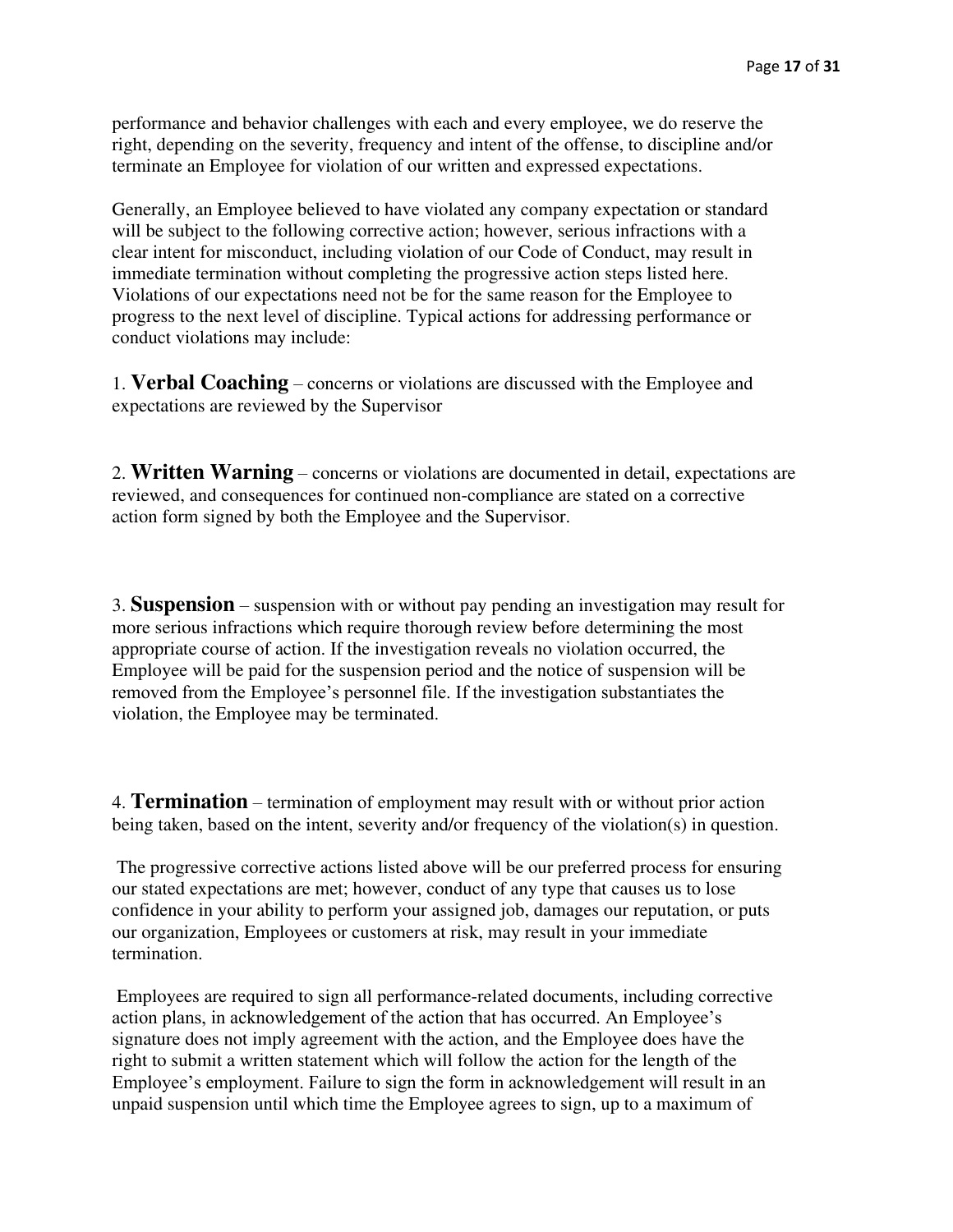three (3) days. Failure to sign within three (3) days will result in termination of employment.

Employees may, at any time, consult Human Resources regarding any corrective action and the guidelines stated here.

#### **Communication**

It is critical that we communicate regularly and thoroughly about company business and employment related matters to keep all Employees informed about the organization. For this reason, all Employees are required to attend scheduled staff meetings, read and respond to incoming e-mail at least once per shift, and communicate regularly with his or her Supervisor.

 Additionally, Employees are asked to refrain from discussing potentially confrontational or volatile topics (religion, politics, sex, etc.) in the workplace whether it be with coworkers, customers, or guests in the location, or with callers by phone where others can overhear the conversation. If there is any doubt as to the appropriateness of a topic, it probably should not be discussed at work.

# **Company Property**

You are expected to use company property only for authorized business purposes. Carelessness in the maintenance of and/or the unauthorized removal of Young Harris Water Sports property from the premises may be considered cause for corrective action up to and including discharge.

 If you are assigned or operate a company-owned vehicle, use should be restricted to business use only. Company vehicles must not be operated by anyone other than the Employee with approved use of the vehicle.

 All property issued to you, such as computers, phones, pagers or keys, must be returned immediately to Young Harris Water Sports at the time you terminate employment or as requested by your Supervisor. The replacement value of any property issued but not returned may be deducted from your final paycheck and/or any outstanding earnings due, as permitted by law.

# **Computer & Email Use**

We provide you with computer access and internet access to assist you in performing your job. These systems are reserved for business purposes only. "Business purposes" does not include: accessing your personal e-mail accounts, internet browsing, online banking, online shopping, using social media, game playing, downloading media (including streaming of music, media files, television broadcasts, and movies), or any other non-business related activity.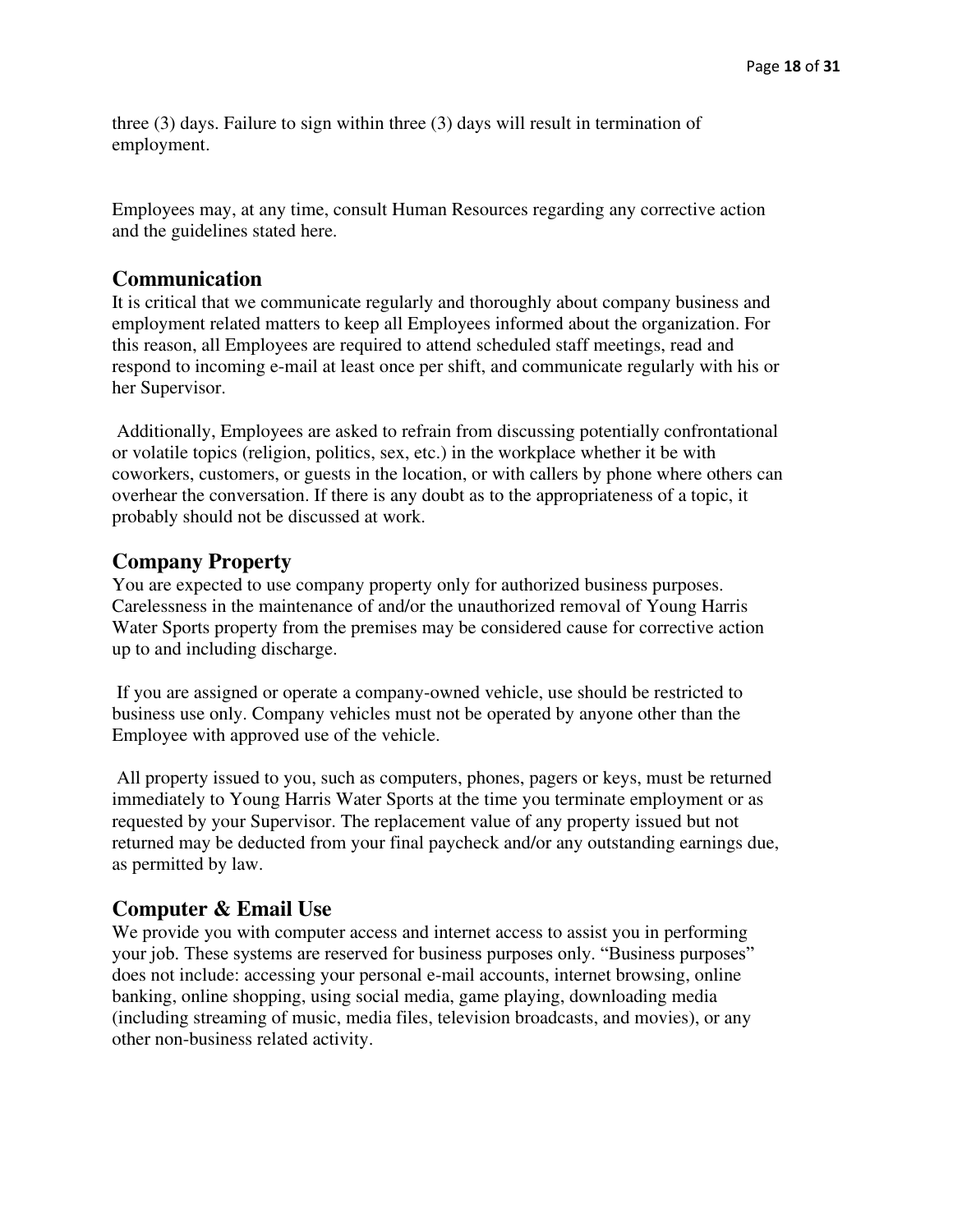You may not use our Systems to send, receive, store or display communications or files that:

1. infringe any third party intellectual property or publicity/privacy right;

2. violate any law or regulation;

3. are defamatory, threatening, insulting, abusive or violent;

4. might be construed as harassing, derogatory, disparaging, biased or discriminatory based on a person's age, sex, race, sexual orientation, religion, disability, national origin or any other protected classification,

5. are obscene, pornographic, harmful to minors, child pornographic, profane or vulgar; 6. contain any viruses, trojan horses, or other computer programming routines that are intended to damage, interfere with, intercept or expropriate any system, data or personal information;

7. are solicitations or advertisements for commercial ventures, political causes, outside organizations or other non-job related activities, or

8. are for personal usage of business computers as described above. Under no circumstances may you use our systems to gain unauthorized access to third party resources.

Because our locations operate in different geographical regions, we primarily use email in order to communicate important and useful information that is relevant to all employees. You are therefore, **required** to check your email at least once per day.

 We reserve the right to randomly and/or regularly access, read, monitor, intercept, copy, delete or record your system communications at any time; however, we expect only to do so when there is a legitimate business reason.

 If at any time you experience system problems, or if you have any questions about computer, internet use, or this section of the handbook, please contact the main office.

# **Confidentiality**

It is our policy to protect you, other Employees, customers, and our property, including all sensitive information. Information not to be released without authorization from your Supervisor to individuals or entities outside Young Harris Water Sports includes, but is not limited to, the following:

- acquisitions
- all corporate or location business, personnel, financial records
- compensation data
- computer processes
- computer program and codes
- names and addresses of Employees or customers
- investments
- information on compensation or benefits
- labor relations strategies
- new materials research
- partnerships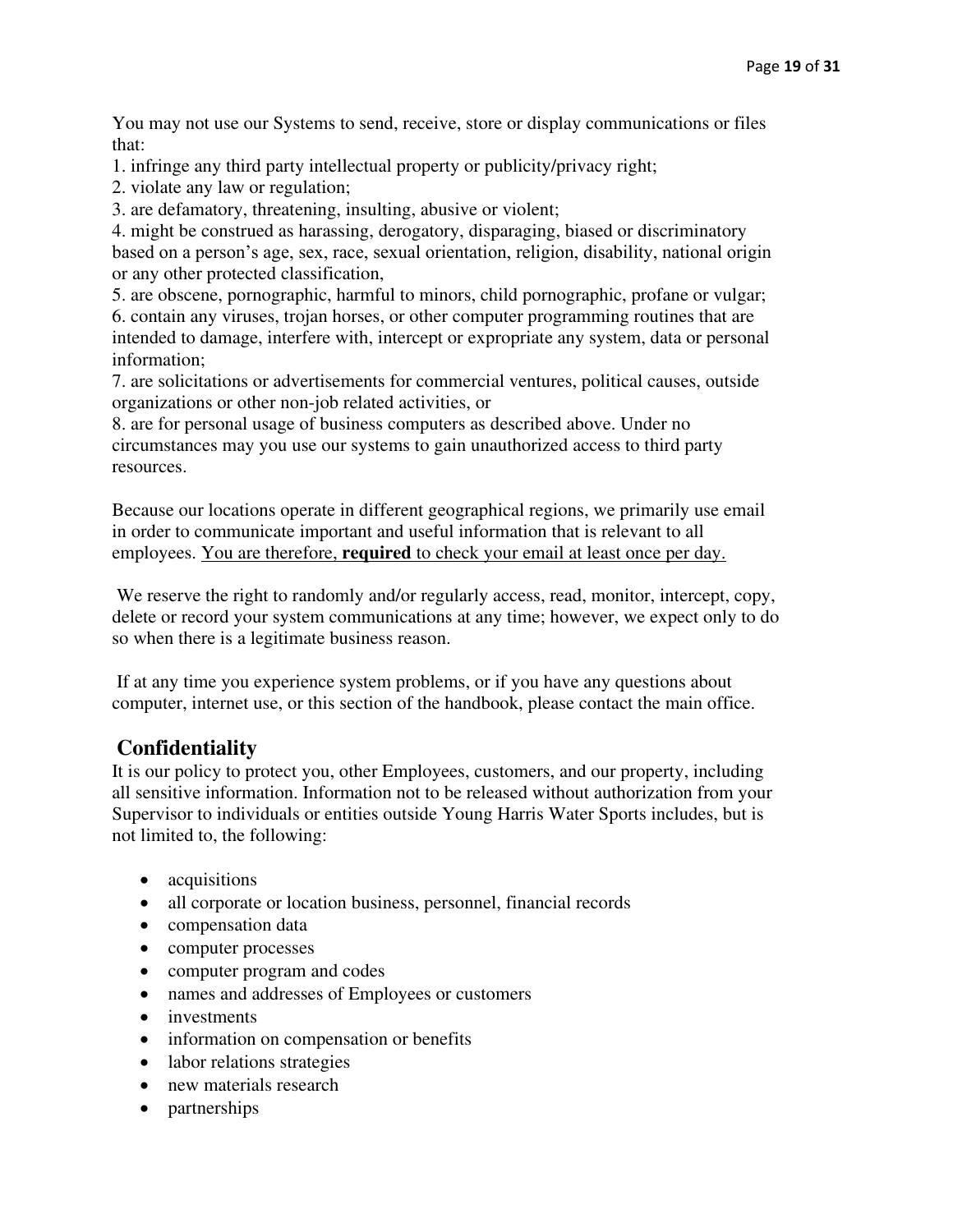- pending projects and proposals
- research and development strategies
- trade secrets or other information which may be considered a confidential work product
- forms
- marketing strategies
- managed care lists

The purpose of these rules is solely to protect Young Harris Water Sports' business interests and nothing herein shall prohibit Employees from engaging in any lawful protected concerted activity.

 Only designated Employees of Young Harris Water Sports may release information about the company, Employees, or others, to outside entities. All requests for information from any outside entity, including media sources, must be reported to your Supervisor.

 Employees who improperly use or disclose trade secrets or confidential business information will be subject to disciplinary action, up to and including termination of employment and legal action, even if they do not actually benefit from the disclosed information.

# **Criminal Activity & Background Screening**

We will conduct a criminal background investigation on each Employee upon hire. Criminal convictions prior to your employment with Young Harris Water Sports will not automatically prevent employment with our organization; however, these convictions will be thoroughly reviewed, including severity and date of the event, to determine the effect they may have on your ability to perform your duties and the impact they may have on our organization.

 Falsification of any document, including failure to disclose convictions or guilty pleas for any criminal violation of the law, whether or not time was served, is grounds for termination of employment at any time after such falsification is discovered.

 If you are convicted of a crime, other than a misdemeanor traffic violation, after you have applied for or begun employment at Young Harris Water Sports, you must notify Human Resources within five (5) days of such conviction. Failure to report a conviction, or being convicted of a crime which makes you unsuitable for continued employment with our company, are both grounds for immediate termination of employment.

# **Dress Code and Personal Appearance**

Standards of appearance are established to protect and promote our image of high quality service. Management is responsible for setting appropriate dress standards for all Employees and standards may vary by job function or department.

If you are in violation of appearance expectations, at the discretion of the Supervisor, you may be sent home for the day without pay, or asked to change into more appropriate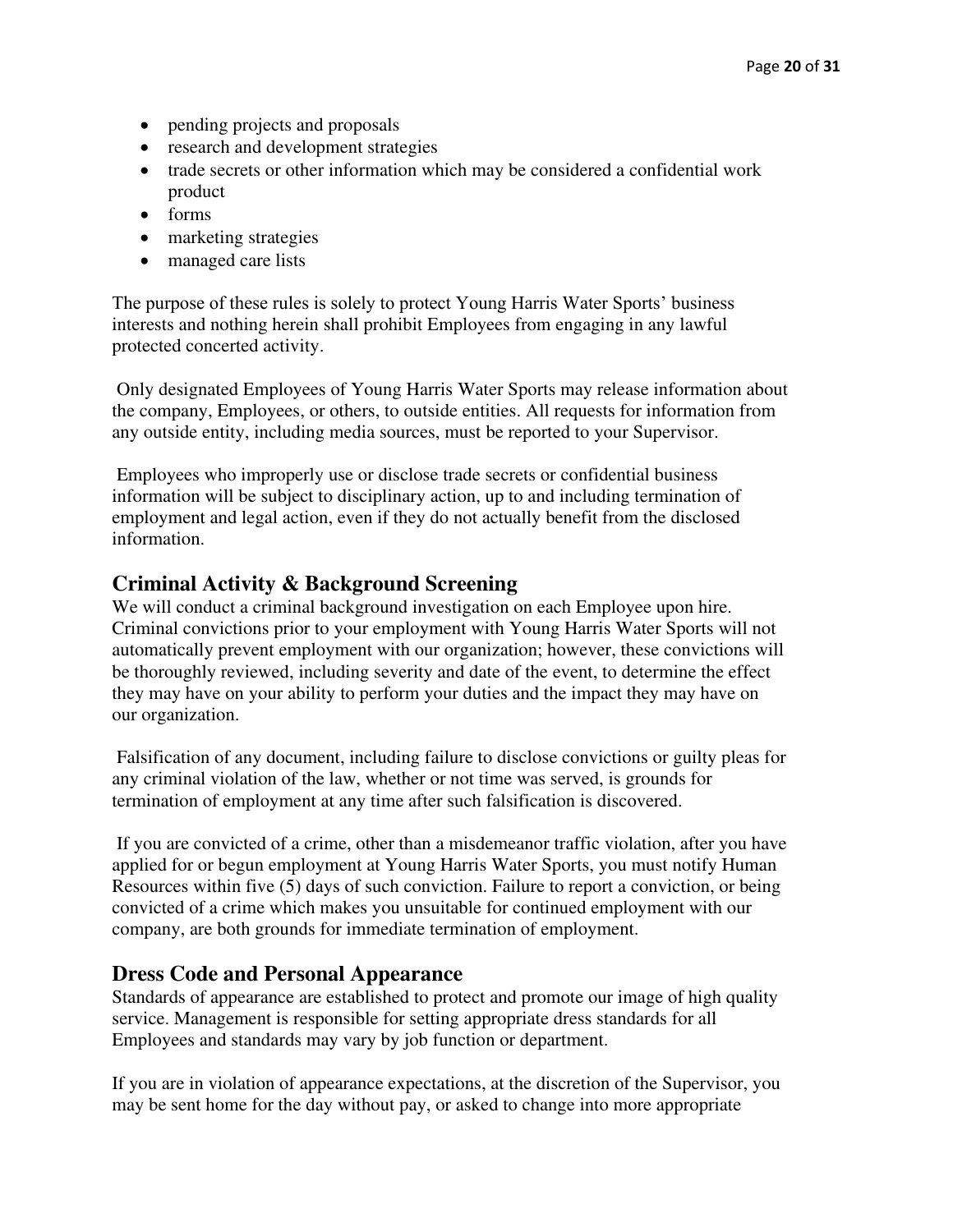attire to complete the day's scheduled work. Please refer to your job or department-specific dress code and personal appearance policies for details.

#### **Driving On Company Business**

At all times while driving on company business on behalf of Young Harris Water Sports, the following requirements apply to all Employees:

- Young Harris Water Sports is not responsible for any moving traffic violations, parking tickets or any other city ordinances or state or federal laws regarding your driving habits and operation and care of your personal motor vehicle. Any tickets issued are the employee's responsibility, even if the ticket is issued while conducting business for Young Harris Water Sports.
- The use of cellular phones while driving is strictly prohibited. If a phone call is necessary, use a hands-free device and be aware of all local and state laws regarding use of mobile devices. Use of laptop computers and/or other types of mobile devices is prohibited while driving.
- Do not drive if your ability to drive safely is impaired by the influence of medications.
- Any consumption of alcohol while working is strictly prohibited. After hours, abide by all laws and use a designated driver or taxi for transportation if you are under the influence of alcohol. If entertaining guests in the course of company business, monitor alcohol use for all participants and take responsible action to sign drivers or call a taxi if necessary.
- Employees who drive for company business must have a current, valid driver's license and automobile insurance in compliance with the state where they perform company business.

If you are required to regularly drive a personal automobile on company business, you must maintain current automobile liability insurance at all times. Upon employment, you may be required to provide Young Harris Water Sports with a certificate of insurance from your insurance carrier reflecting at least the minimum automobile liability insurance as required by law. Failure to maintain current insurance will result in immediate suspension of driving duties and/or disciplinary action. Any Employee involved in an automobile accident while driving a company vehicle who has failed to maintain appropriate insurance coverage will be immediately terminated.

# **Drug and Alcohol-Free Workplace**

Young Harris Water Sports is responsible for providing a safe and healthy working environment for all Employees. The use of legal or illegal substances at work leads to unsafe working conditions, increased tardiness and absenteeism, and reduced productivity. Therefore, we have put in place these expectations to ensure our Employees are safe, healthy, present, and productive.

We prohibit the use of prescription medication in a way not intended by or set forth in the prescription, and also prohibit manufacturing, distribution, dispensing, and possession of illegal drugs and alcohol on company premises at all times. Employees must inform their direct Supervisor and/or Human Resources if they are prescribed medication that may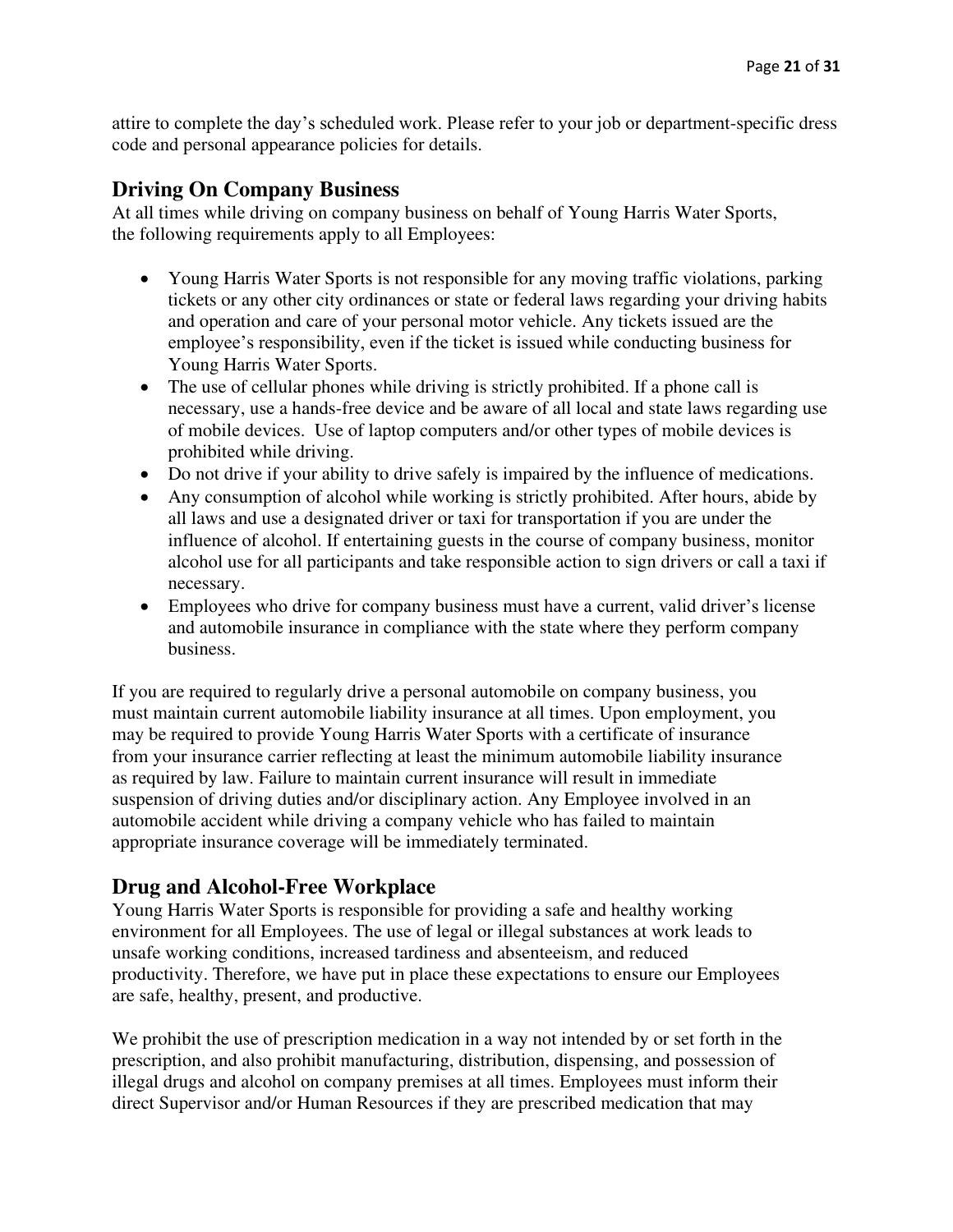affect their ability to safely or effectively perform their job.

Young Harris Water Sports reserves the right to require any Employee who appears to be, or has reasonable cause to assume that the Employee has been, under the influence of drugs or alcohol on company time or on company premises, to submit to a drug or alcohol screen as permitted by law. Additionally, Employees who are involved in workplace injuries may be required to submit to a drug and/or alcohol test.

 Failure to submit to a drug or alcohol test as requested by Young Harris Water Sports constitutes insubordination and is grounds for disciplinary action, up to and including termination as permitted by state law.

#### **Employment of Relatives**

Immediate family members of persons currently employed by Young Harris Water Sports may be hired to work in the same location or department only with written approval by the Supervisor. Under no circumstances will family members be permitted to hold direct superior/subordinate roles with one another. Employees are required to reveal to Young Harris Water Sports, upon hire, their legal relationship with any Employee currently employed with the company.

 In the event a legal relative relationship is established after your employment, you must notify your Supervisor within 10 calendar days. Each individual case will be reviewed; however, where a conflict or the potential for conflict arises, even if there is no Supervisory relationship, the individuals may be separated by reassignment or termination of employment.

# **Equal Employment Opportunity (EEO**)

Young Harris Water Sports is an equal employment opportunity employer, committed to the principle of equal opportunities in all its policies, procedures, and employment decisions and actions. We recognize that our present and future strength is based primarily on you, your skills, experience, and developmental potential, no matter what your race, color, religion, national origin, age, gender, or disability.

 Accordingly, our policies and procedures will be administered without regard to race, color, religion, national origin, age, veteran status, gender, disability or any other classification protected by applicable state or federal law, or local ordinance, except where any one of these is a bona fide occupational qualification. Young Harris Water Sports will give full consideration to the employment of any individual if he or she is qualified to perform, with or without reasonable accommodation, the work for which application is made.

 If you have any questions, concerns or comments about our application or employment policies or their administration, please contact your Supervisor or Human Resources.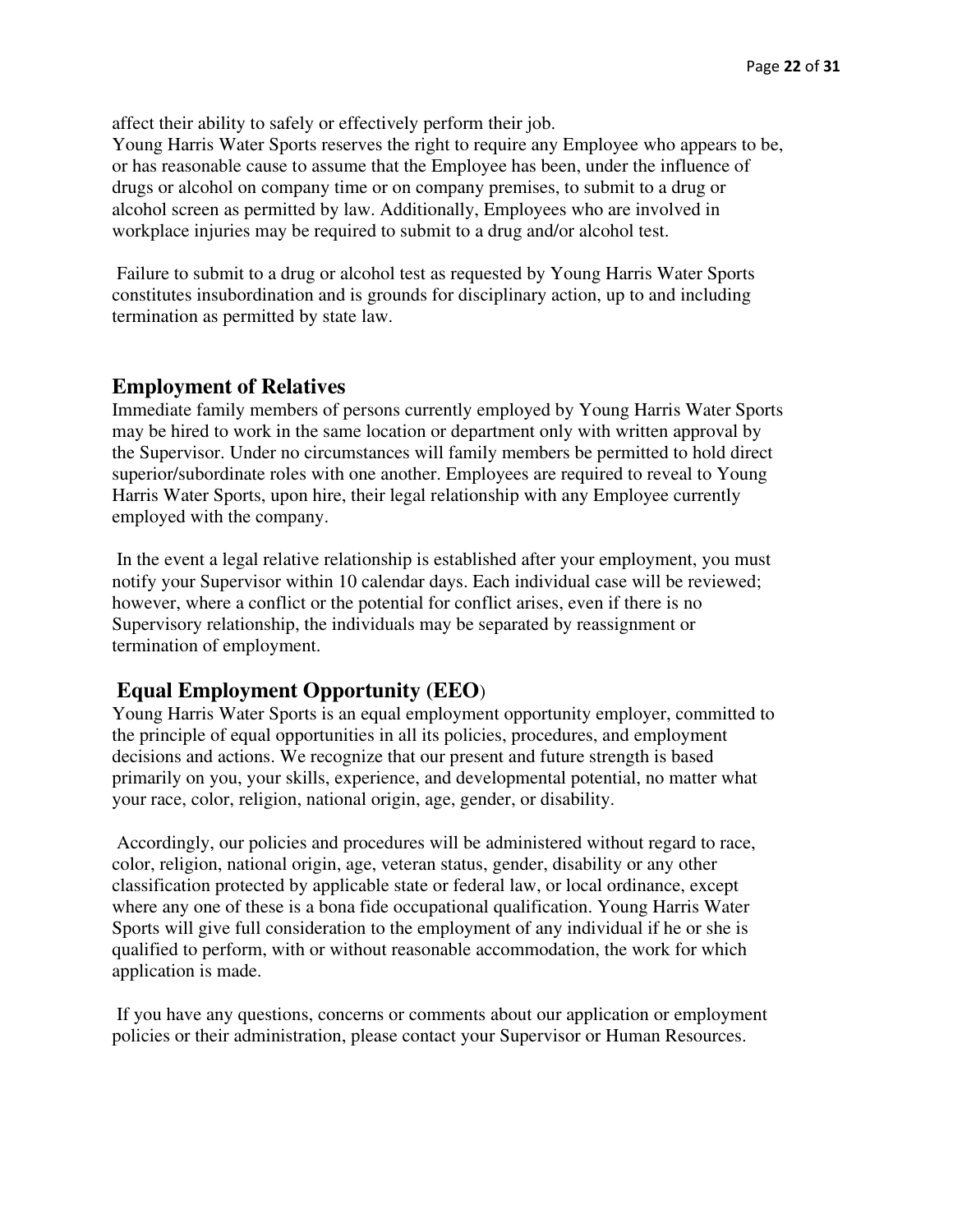#### **Facility Appearance and Cleanliness**

A clean work area not only helps boost quality and productivity but also improves the image we seek to project to our customers, visitors, Employees and partners. Keeping your area clean and organized will make your work easier, healthier, more pleasant and, most importantly, safer for you and other Employees. You are expected to regularly police your work area for litter, safety hazards, unsafe acts, and report any problems to your Supervisor immediately.

# **Harassment-Free Workplace**

Young Harris Water Sports is committed to promoting and maintaining a working environment free of all forms of unlawful harassment and discrimination. Simply put, Young Harris Water Sports does not and will not tolerate illegal harassment, discrimination, or abuse of its Employees, customers, guests or partners.

Any form of harassment or discrimination related to an individual's race, color, sex, religion, national origin, age, veteran status or disability is a violation of this policy and will be treated as a disciplinary matter.

The term "harassment" includes, but is not limited to;

1. degrading or humiliating statements about an individual or group

2. jokes about a person or group of people based on protected characteristics

3. derogatory references to race, color, sex, religion, national origin, age, veteran status or disability

4. verbal, graphic, or physical conduct relating to an individual's characteristics

5. sexual advances, requests for sexual favors, unwelcome or offensive touching, sexually provocative or abusive language, or other verbal, graphic, or physical conduct of a sexual nature

6. conduct in which one imposes to another the loss of a tangible job benefit (i.e., the denial of a promotion or raise, or the issuance of corrective action); it may take the form of an implied or express condition of employment; or where one creates an unduly hostile or oppressive work environment for another

7. workplace violence defined as robbery or other commercial crimes, stalking, violence directed at the employer or an Employee, terrorism, and hate crimes Any Employee who has a complaint of harassment, discrimination, or violence at work by anyone, including Supervisors, other Employees, customers, or visitors, must report the problem to a Company official such as the CEO, Director of Human Resources, or other management.

All complaints will be promptly and thoroughly investigated as confidentially as possible.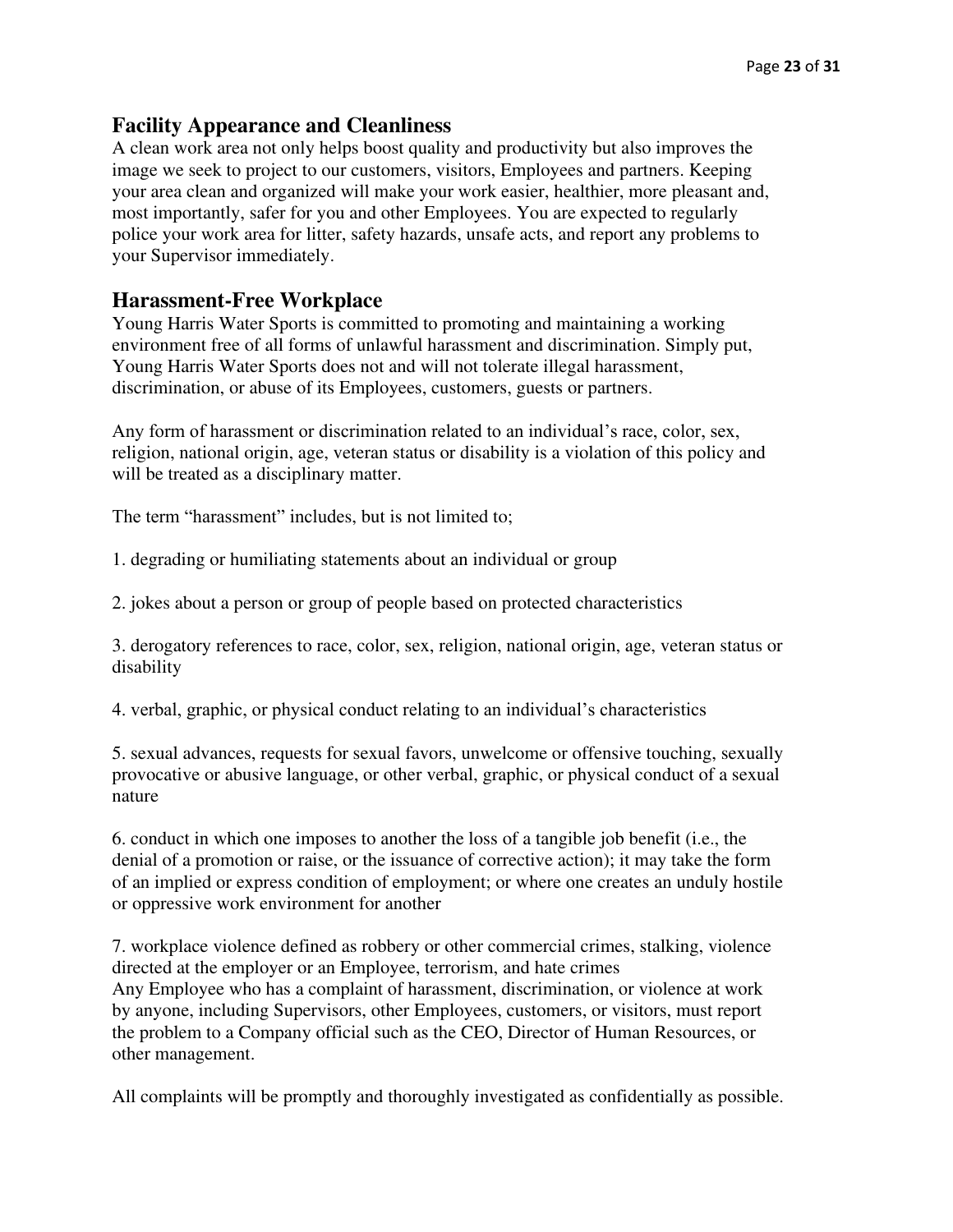Upon completion of a full investigation and as appropriate, corrective action including disciplinary action up to and including termination will be taken. No Employee will be penalized in any way for reporting a harassment problem in good faith, however intentionally filing a false claim may result in corrective action, up to and including termination.

 Retaliation of any kind or discriminating against an Employee who reports suspected incidence of harassment or who cooperates in an investigation is prohibited. An Employee who violates this policy or retaliates against another Employee in any way will be subject to disciplinary action, up to and including termination

#### **Immigration Reform Policy**

Young Harris Water Sports complies with the Immigration Reform and Control Act of 1986 by employing only United States citizens and non-citizens who are authorized to

work in the United States. All Employees are required to provide original documents verifying the right to work in the United States and to sign a verification form required by federal law (INS Form I-9) within 3 days of employment. If an individual cannot verify his/her right to work within three days of hire, Young Harris Water Sports must terminate his/her employment.

#### **Inclement Weather**

It is our expectation that Employees will make every effort to come to work during periods of inclement weather, unless otherwise notified by their Supervisor.

- Location Operations: We will make every attempt to remain open in order to serve our customers, regardless of weather. However, in extreme weather conditions, the Director of Operations or CEO has the authority to close a location.
- Main Office: We will make every effort to remain open to provide support and services to our locations and understand that weather patterns will vary geographically. Only the CEO or named designee has the authority to close the Main Office.

#### **Job Vacancies and Postings**

As our organization grows and changes, we expect that we will need to add, change, or replace positions within the company. In most cases, new or vacant positions will be posted on our company website, available both to current Employees and external candidates. We will consider all internal applicants who are qualified for our posted positions; however, we retain the right to hire the most qualified applicant for any existing vacancy.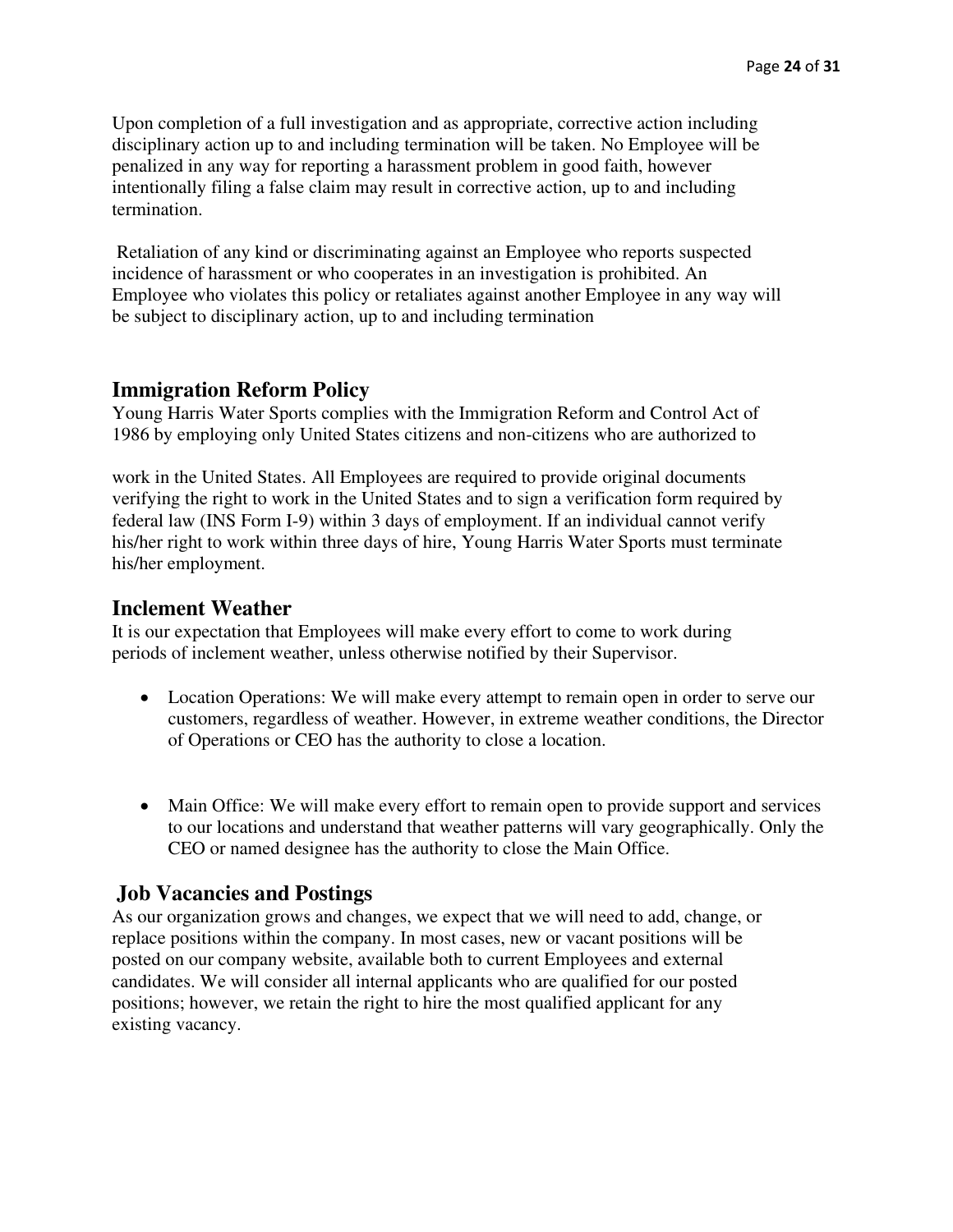#### **Orientation Period**

Young Harris Water Sports recognizes that a thorough introduction to the organization, as well as an explanation of job requirements and responsibilities are essential parts of orientation. Our leadership team will provide you with this orientation and you are encouraged to actively participate by asking questions to further your understanding of your role as a team member.

 Orientation will consist of formal training sessions for organizational information about the history, structure, and procedures of the company, as well as job specific information and training for your new or changing responsibilities.

If at any time during your employment you have questions concerning the proper performance of your responsibilities, or any company policy or procedure, you are encouraged to seek advice from your Supervisor, any member of Senior Management, or Human Resources.

 New Employees will complete an Orientation Period during the first ninety (90) days of employment. This 90-day period provides you with an opportunity to become acquainted with the organization, the job, and to demonstrate competence regarding your work duties. It also gives your Young Harris Water Sports leadership team an opportunity to evaluate your performance and potential for success in our organization.

When your performance or work-related conduct does not meet company expectations during the orientation period, we will take appropriate action including coaching and communication, possible extension of the 90-day Orientation Period, and/or possible separation of employment.

 Successful completion of the Orientation Period in no way alters the at-will employment relationship you have with Young Harris Water Sports, and Young Harris Water Sports continues to reserve the rights outlined in the Handbook Disclaimer contained herein.

#### **Outside Employment**

Outside employment with other water sports companies which may present a conflict of interest or may have an adverse impact on Young Harris Water Sports is prohibited. Young Harris Water Sports prohibits any full-time Employee from concurrently holding a second full-time position outside Young Harris Water Sports, unless prior written approval is granted by the Employee's Supervisor.

You may hold a job with another organization as long as your availability for work for Young Harris Water Sports is not affected, and you satisfactorily perform your job responsibilities with us. Unless you hold another job prior to becoming employed with Young Harris Water Sports, you must seek and receive prior written authorization from the Supervisor to work a second job. The second job can not compete with or be similar to the business conducted by Young Harris Water Sports.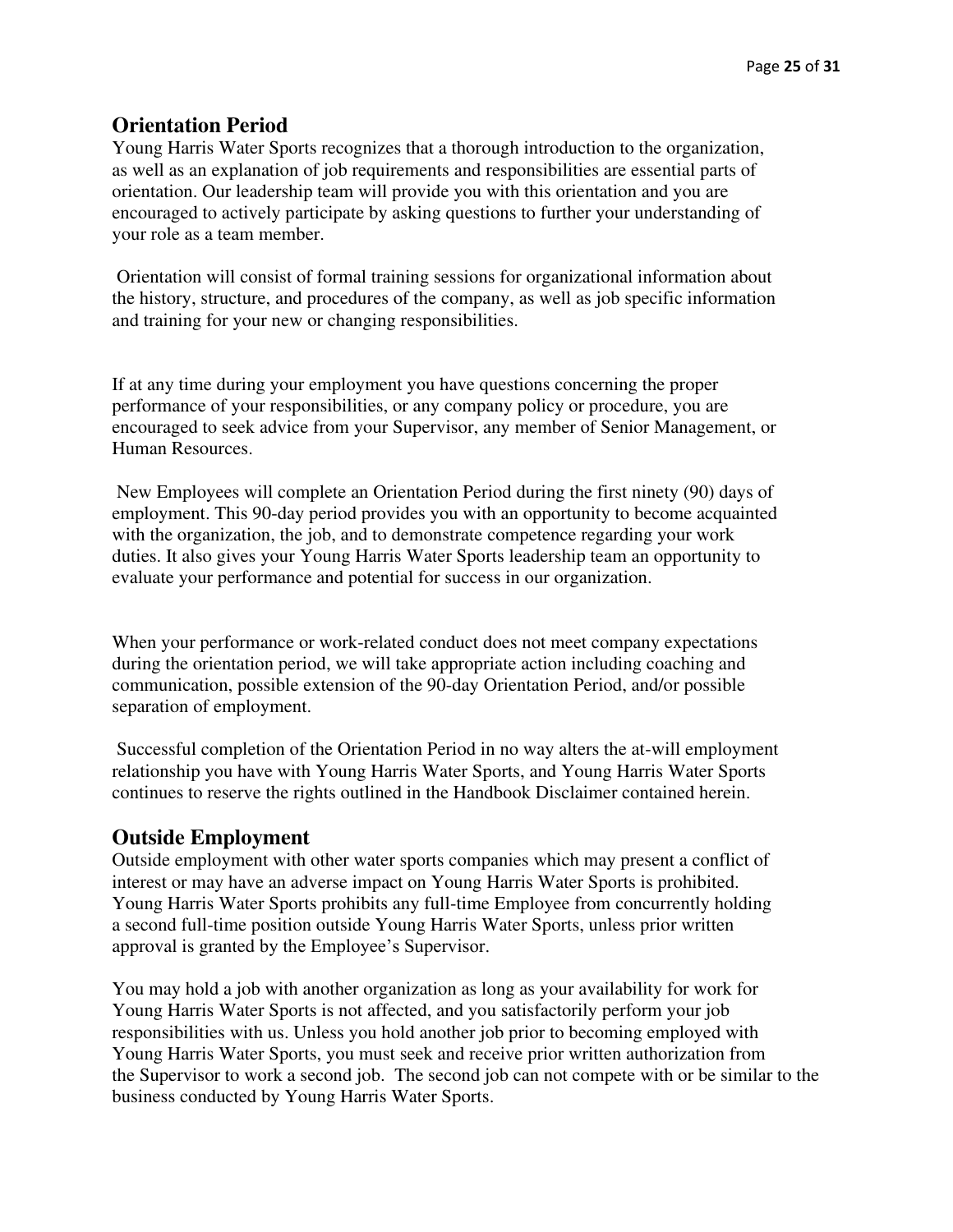If we determine that your outside job is interfering with your performance or your ability to meet the requirements of your employment with us, you may be asked to terminate the outside employment to remain employed with us.

#### **Performance Management**

Supervisors and Employees are strongly encouraged to discuss job performance and goals on an informal, day-to-day basis from the time of hire and frequently throughout the year. Formal performance evaluations are typically conducted semi-annually to provide both Supervisors and Employees the opportunity to thoroughly discuss job tasks, identify and correct weaknesses, encourage and recognize strengths, and discuss positive, purposeful approaches for meeting goals.

Formal performance reviews include a self-review, manager review and for leadership positions, a peer review. The performance review is typically conducted during the month prior to the Employee's anniversary date. Additional requirements are also due at this time including the following for all location-based Employees: current CPR certification.

# **Personal Property**

Young Harris Water Sports assumes no liability whatsoever for the damage, loss or theft caused by third parties to the personal property of its Employees. All locations, storage facilities, offices and workspaces, including desks, cabinets and lockers, are the property of Young Harris Water Sports and Young Harris Water Sports reserves the right to have access to these areas and to such property at any time, without advance notice to any Employee. Therefore, Employees should not expect that such property would be treated as private or personal.

# **Photo/Video Release**

Employees grant to Young Harris Water Sports the permission to photograph, video and audio record them in any capacity related to the working operations of Young Harris Water Sports. Employees grant Young Harris Water Sports the perpetual right to use and reproduce, for any purpose and without compensation to them, any photographs, digital or electronic images, audio recordings, movies, or videos, for use of advertising, website use, brochures, signs, posters, etc.

# **Promotions and Transfers**

Any qualified Employee who expresses an interest in a posted vacant position will be considered for that position. Qualifications considered in the selection process for promotion will include, but are not limited to education, skills, experience, past performance, attendance, ability to perform the job, and behavior consistent with our missions and values. Transfer requests will be considered as vacancies become available, with the same considerations as listed above.

# **Public Relations**

Public perceptions of our company are extremely important to its success in serving the customers and communities in which Young Harris Water Sports operates. These perceptions can easily become distorted by well-intending Employees who choose to speak publicly for or about Young Harris Water Sports without proper authorization.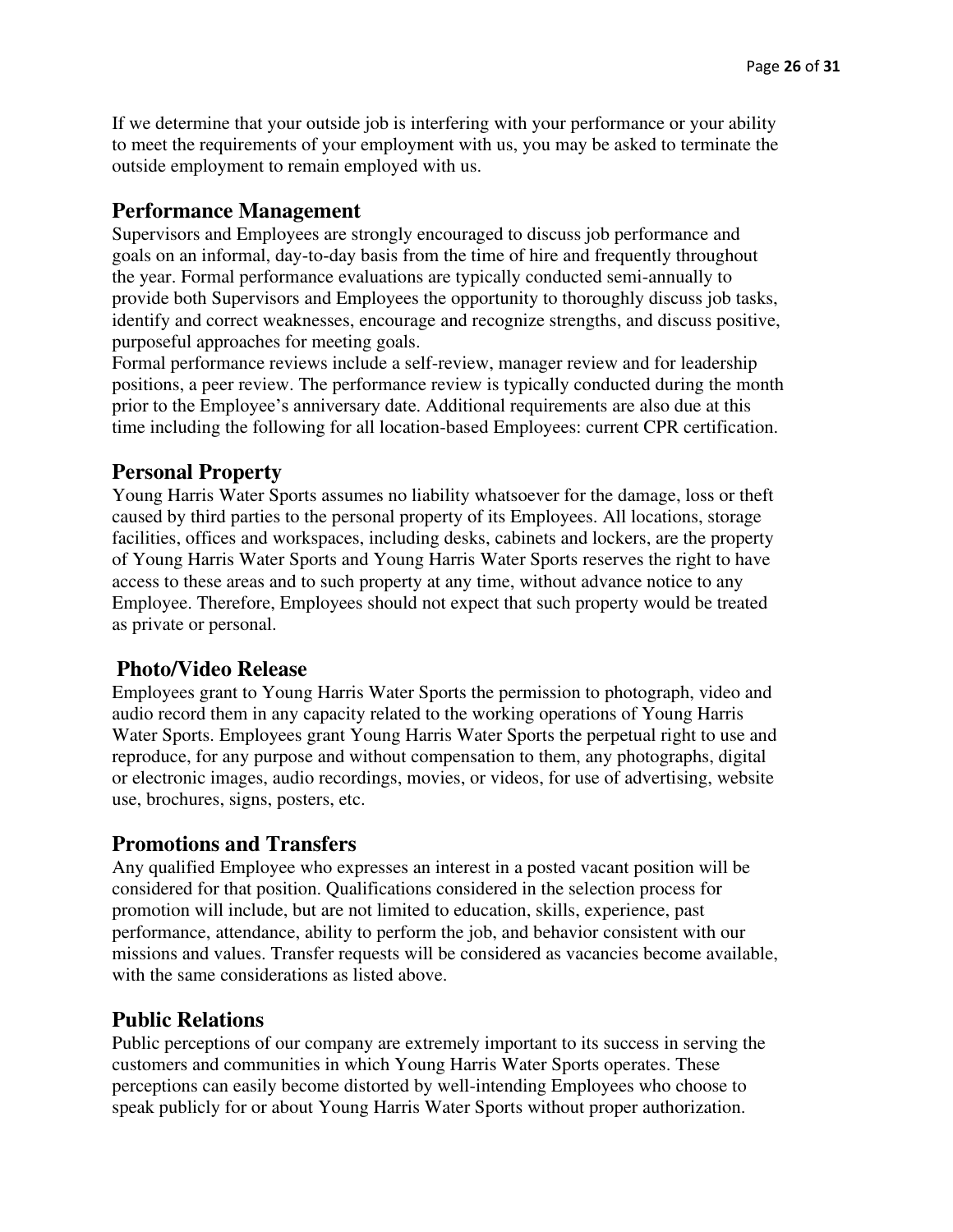To assure consistent and accurate information is provided to the media regarding all Young Harris Water Sports business, Employees must obtain approval from the Director of Operations or CEO before writing any article for publication, speaking to any media source, or making any public address in which the Employee claims to express a viewpoint on behalf of Young Harris Water Sports.

#### **Reporting Violations of the Law**

Employees are required to report any situation or conduct he or she believes violates an applicable law, regulation, government contract or requirement, Young Harris Water Sports Code of Conduct or company policy. Employees need not know the exact law, regulation, or requirement, or be certain a violation has occurred, or will occur. If an Employee suspects something is wrong, the better course of action is always to report it.

 Examples of such incidents include: theft; wage, benefit, or hours abuses; discrimination or harassment; misuse of company property or equipment; violation of safety rules; OSHA or environmental abuse concerns; conflicts of interest; and intentional misuse of the company's network or computers.

Young Harris Water Sports prohibits any form of retaliation against any employee for filing a bona fide complaint under this policy, or for assisting in the complaint investigation. However, if after investigating any complaint of unlawful discrimination Young Harris Water Sports determines that an Employee intentionally provided false information, disciplinary action may result for that Employee.

#### **Social Media**

To protect the Company's interests, we expect that Employees who maintain or contribute to social media sites will abide by the following guidelines, as well as practice common sense when communicating via social media:

. The Company's equipment, including computers, internet access, and electronic and digital systems and storage, are not to be used for Employees' personal social media sites. While we encourage our Employees to interact with our Company website and social media, work time is not to be spent updating creating personal social media posts, sites, and/or spaces. Assigned Employees will be responsible for maintaining our official Company social media sites and are authorized to post on behalf of the Company.

. When posting (which includes but is not limited to a blog post, a comment or wall post, status updates, modification of your profile, or "tweeting") on personal sites about work, even while away from work on your own time, you must abide with all legal and ethical requirements, as well as the Company's policies regarding non-harassment and other matters including those governing the confidentiality of the Company's information and information of or about the Company's business.

. You may not disclose confidential or other information about the Company, its customers, business or its Employees that you learn in the course of your employment.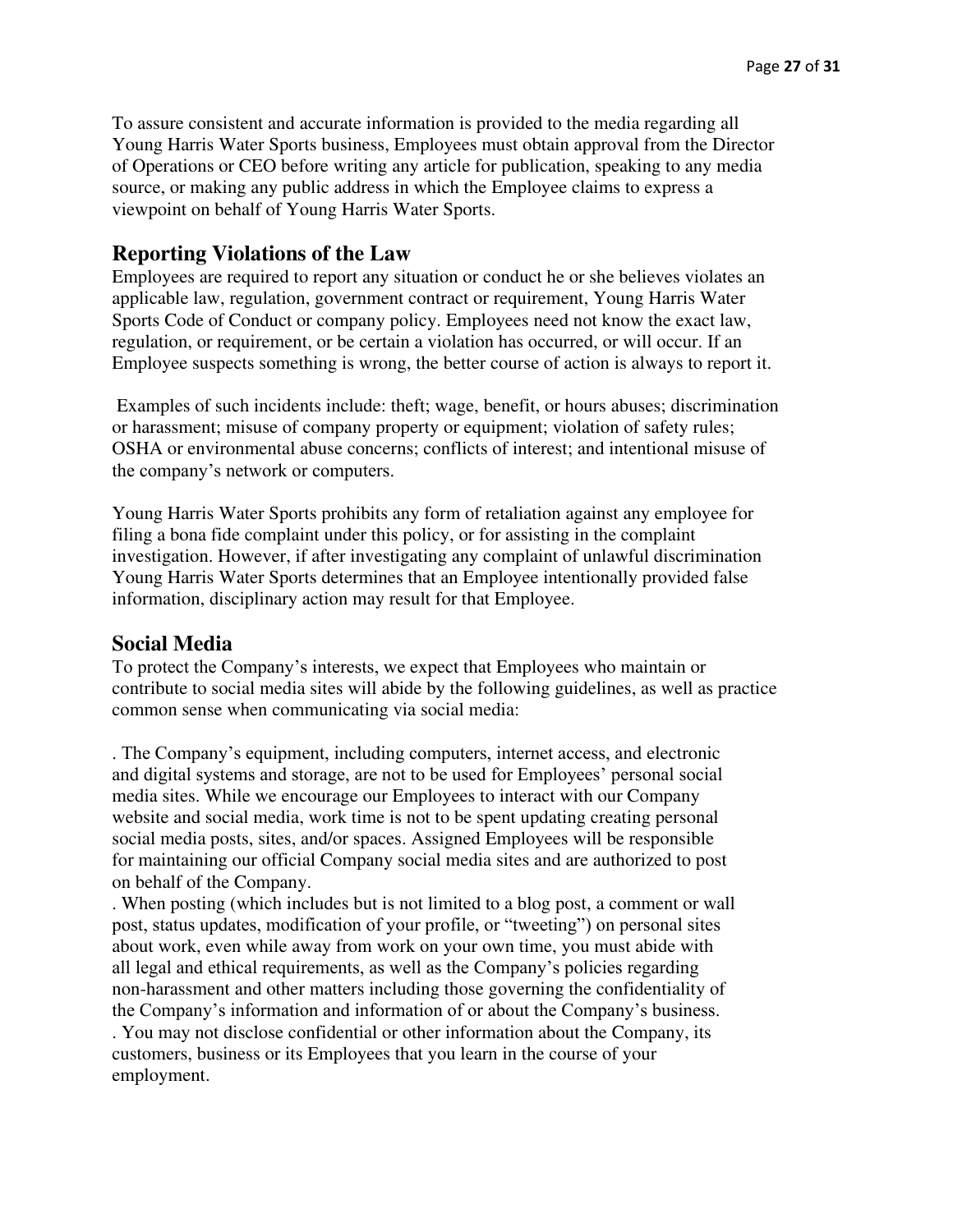. You may not use any materials belonging to the Company, including our promotional and marketing materials, without the written permission of your Supervisor.

. You should assume that anyone, including co-workers, Supervisors, customers and their family members, are reading your postings.

. Employees are prohibited from making discriminatory, defamatory, libelous or slanderous comments when discussing the Company, its Employees, Supervisors or co-workers, customers or their family members, or our partners or competitors.

The Company may invoke disciplinary action, up to and including termination, for any Employee using language via social media site that reflects negatively on your work ethic or your level of commitment to and compassion for our customers or Employees.

Nothing in this policy is intended to prohibit, nor should it be interpreted as prohibiting, employees from engaging in communications with other company employees concerning working conditions or issues.

The Company strives to provide the best service and work environment possible. We welcome your concerns and suggestions for improvement. You should bring these to any member of your leadership team or Human Resources as you feel most comfortable sharing your concerns.

# **Tobacco-Free Workplace**

Smoking and second-hand smoke are known health risks. The nature of Young Harris Water Sports' objectives and day-to-day operations is to create an enjoyable water sports experience for all customers. Young Harris Water Sports desires to make its' offices and locations safe, clean and attractive for its Employees, customers, and guests. Therefore, smoking and the use of all tobacco substances or products in company facilities are prohibited.

 In the event an employee chooses to continue smoking, he or she must limit smoking at work to break or meal periods (as approved by the Supervisor), and must smoke only in open areas at least 25 feet from any entrances, thereby limiting smoke odors and health risks to customers and fellow Employees. Smoke breaks are not guaranteed, but may be approved by the Supervisor based on work load and customer flow.

#### **Visitors in the Workplace**

To provide for the safety and security of employees and the facilities at Young Harris Water Sports, only authorized visitors are allowed in the workplace. Restricting unauthorized visitors helps maintain safety standards, protects against theft, ensures security of equipment, protects confidential information, safeguards employee welfare, and avoids potential distractions and disturbances. All visitors should enter Young Harris Water Sports at the main entrance. Authorized visitors will receive directions or be escorted to their destination. Employees are responsible for the conduct and safety of their visitors. If an unauthorized individual is observed on Young Harris Water Sports'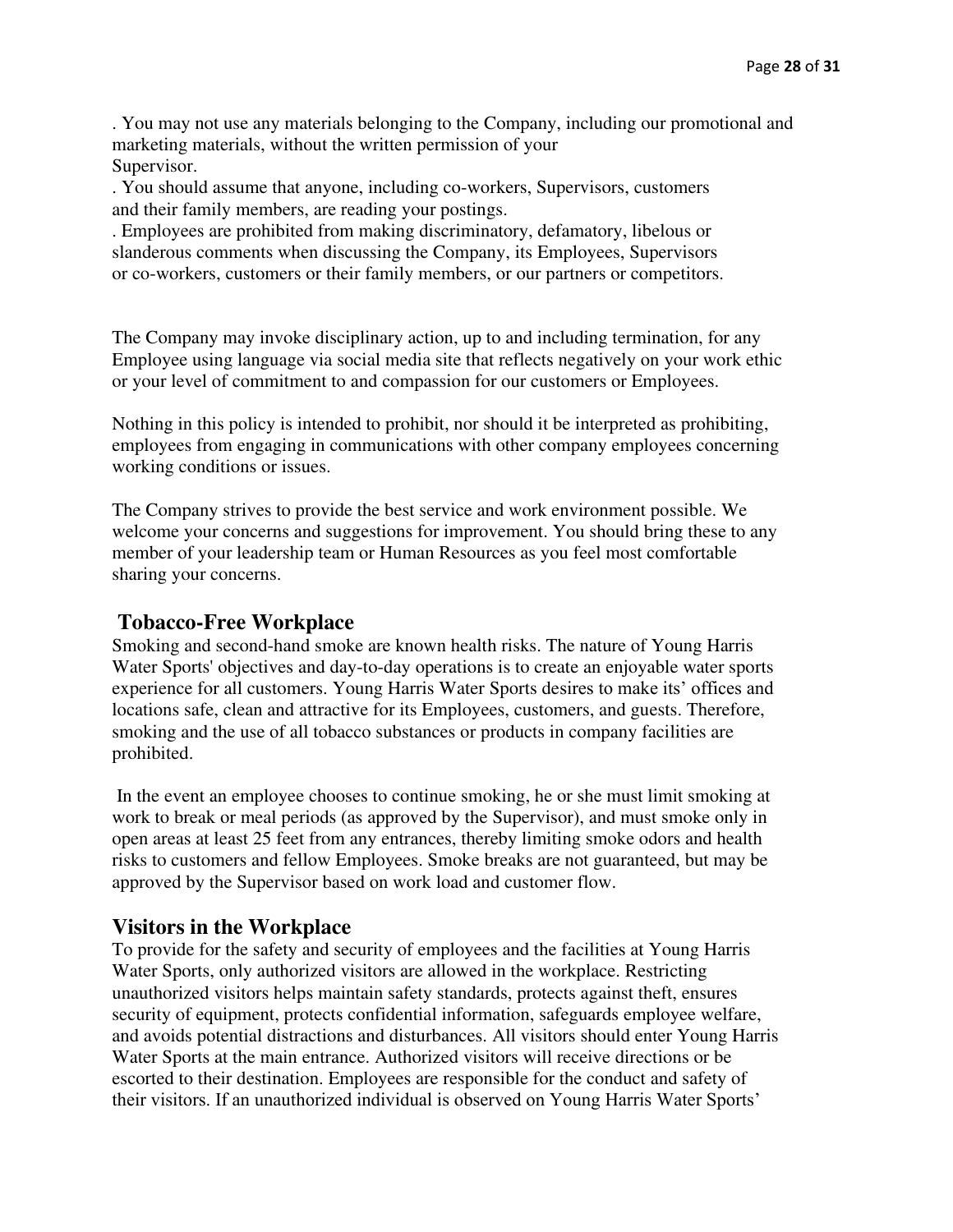premises, employees should immediately notify their supervisor or, if necessary, direct the individual to the main entrance.

#### **Workplace Safety & Violence**

We are dedicated to providing a safe working environment for all Employees, customers, visitors and partners. Therefore, you are expected to use safe work habits in performing your assigned duties. As part of our commitment to a safe work place we prohibit possession of all firearms, weapons, explosive devices, or other dangerous materials on any Young Harris Water Sports' premises.

 During orientation, and throughout your career here, you will be asked to practice certain accident prevention techniques to ensure that your health, the health of your fellow Employees, and the health of our customers are protected. You may be provided with information relating to safety devices, safety committee programs, accident reporting procedures, incentive programs, and other safety related issues because your good health is of paramount concern to you and important to us.

 From the day you begin working at Young Harris Water Sports, you are a member of the safety team and will be expected to do your part to promote the safety of the entire team. We ask that you report any suspicious behavior, activity or safety concerns immediately to your Supervisor, and in his or her absence, to your Supervisor, CEO, or Director of Human Resources. Please be aware that violence of any kind must be reported whether involving an Employee, customer, visitor, vendor, or guest.

# **SEPERATION OF EMPLOYMENT**

Separation of employment is defined as a voluntary or involuntary termination to the employment relationship. Voluntary separation is defined as resignation with or without notice. Involuntary separation is defined as discharge, temporary or permanent lay off, or position elimination. The last day of employment is the last day worked.

#### **Exit Interviews**

All Employees leaving the employment of Young Harris Water Sports will be asked to participate in an exit interview. Information provided during the exit interview process will assist us in improving our employment experience for future Employees and address any concerns departing Employees may have. All statements obtained during the exit interview will remain confidential and will be kept separate from the Employee file. Only members of the Senior Management Team and Human Resources will review information collected during the exit process.

#### **Final Paycheck**

Upon separation of employment, Employees shall be paid on the next regular pay date following the last day worked, or as required by law. At that time, if any company items are not returned, the cost of the item(s) may be deducted from the final paycheck, as permitted by law.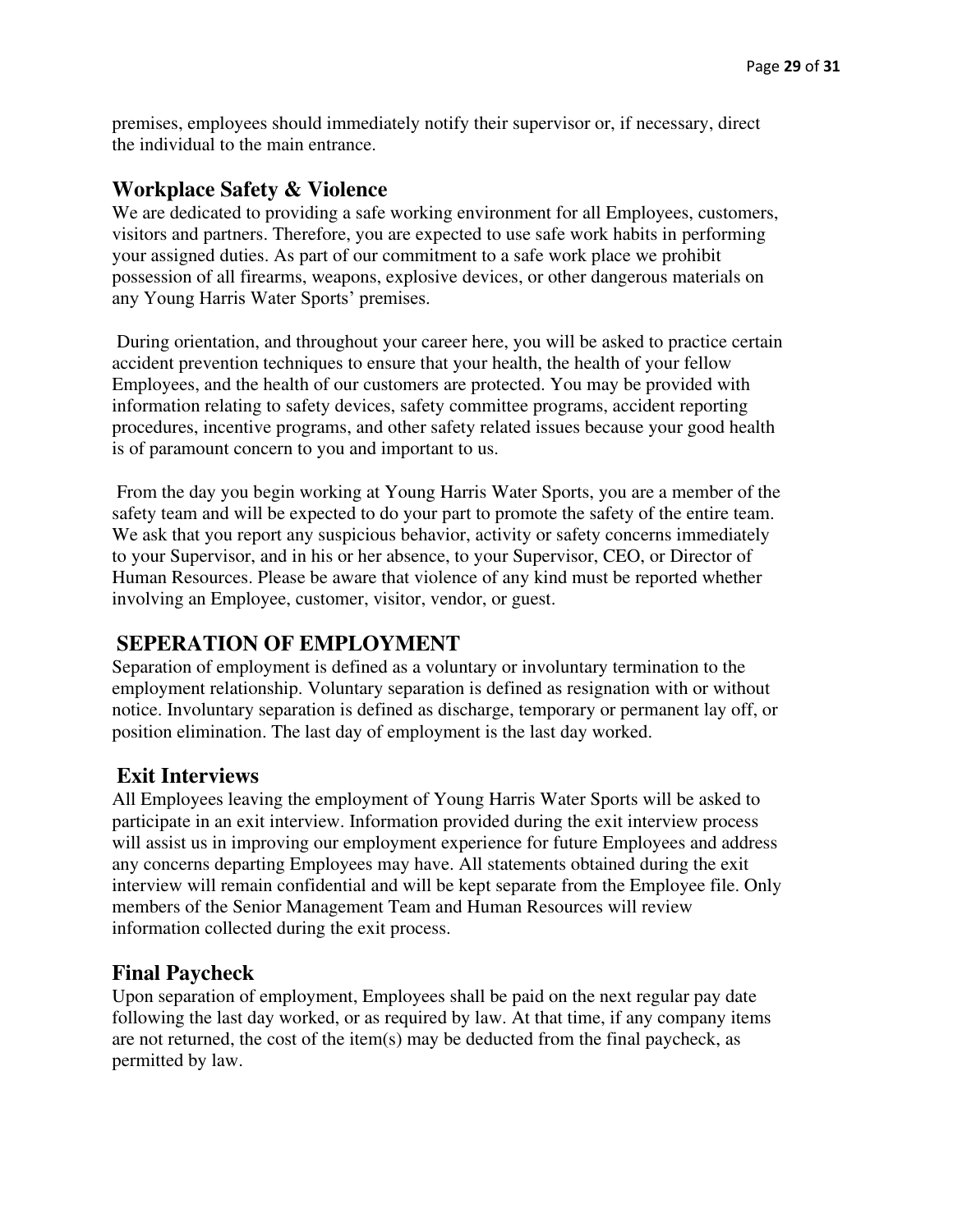# **Resignation & Proper Notice**

A written notice of resignation (email is acceptable), including the reason for resignation and effective date must be forwarded to your direct Supervisor and Human Resources at the time notice is given. Unless otherwise agreed to in writing by your Supervisor, the required notice for non-exempt and non-locational Employees is a two (2) week notice and for all locational and other exempt Employees, a four (4) week notice. You must properly work the notice period, including returning all company property and completing any outstanding work. Failure to properly work the notice period, return all company property, and complete any outstanding work will result in deduction from your final paycheck.